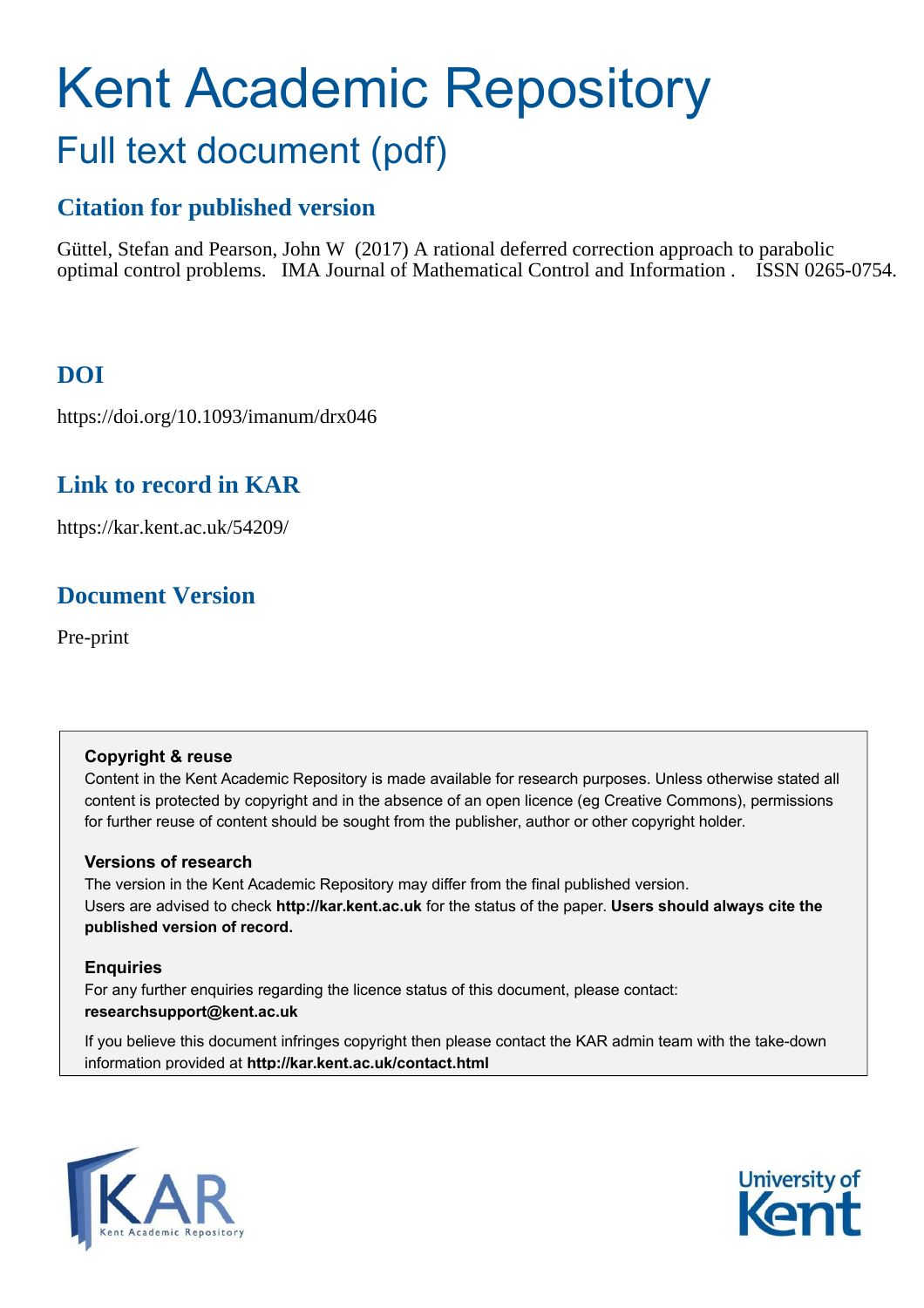## A RATIONAL DEFERRED CORRECTION APPROACH TO PDE-CONSTRAINED OPTIMIZATION

### STEFAN GÜTTEL\* AND JOHN W. PEARSON<sup>†</sup>

Abstract. The accurate and efficient solution of time-dependent PDE-constrained optimization problems is a challenging task, in large part due to the very high dimension of the matrix systems that need to be solved. We devise a new deferred correction method for coupled systems of time-dependent PDEs, allowing one to iteratively improve the accuracy of low-order time stepping schemes. We consider two variants of our method, a splitting and a coupling version, and analyze their convergence properties. We then test our approach on a number of PDE-constrained optimization problems. We obtain solution accuracies far superior to that achieved when solving a single discretized problem, in particular in cases where the accuracy is limited by the time discretization. Our approach allows for the direct reuse of existing solvers for the resulting matrix systems, as well as state-of-the-art preconditioning strategies.

Key words. PDE-constrained optimization, deferred correction, time-dependent PDE, coupled system

AMS subject classifications. 93C20, 65B05, 34H05, 65N22

1. Introduction. The accurate and efficient solution of partial differential equations (PDEs) has been an active area of research in computational mathematics and applied science for many decades. More recently, a class of problems which has gathered considerable attention is that of PDE-constrained optimization: here a cost functional is sought to be minimized with one or more PDEs acting as constraints. Such problems have many interesting applications, for example, in flow control [\[15\]](#page-21-0), medical imaging  $[1, 6]$  $[1, 6]$ , finance  $[5]$ , and the control of chemical and biological processes  $[2, 11, 14]$  $[2, 11, 14]$  $[2, 11, 14]$ . For an overview of the field of PDE-constrained optimization, we recommend [\[4,](#page-21-7) [18,](#page-22-0) [42\]](#page-22-1). The efficient solution of PDE-constrained optimization problems is a highly challenging task. This is especially true for timedependent problems, which typically require the solution of very large matrix systems arising from the discretization of time derivatives.

There are many possible forms of the cost functional to be minimized. Perhaps the most common model, and the one we examine in this article, is of the form

$$
\min_{y,u} \quad \frac{1}{2} \int_0^T \int_{\Omega} (y - y_d)^2 \, d\Omega \, dt + \frac{\beta}{2} \int_0^T \int_{\Omega} u^2 \, d\Omega \, dt.
$$

Here y denotes the state variable of the problem, which one wishes to be "as close as possible" in some sense to the *desired state*  $y_d$ , and u represents the *control variable*. The quantity  $\beta > 0$  is the Tikhonov regularization parameter, which determines to what extent one wishes to achieve realization of the desired state and minimization of the control. The functional is posed on a spatial domain  $\Omega \subset \mathbb{R}^d$  in  $d \in \{2,3\}$  dimensions with boundary  $\partial\Omega$ , and over the time interval [0, T]. Of course it is also possible to consider cost functionals that involve norms other than  $L_2(\Omega \times [0, T])$ .

For the *distributed control problems* considered here (i.e., problems where the control function u acts on the whole domain  $\Omega$ ), the PDE constraint is of the form  $\mathcal{D}y = u$ , with some differential operator  $\mathcal{D}$ . For instance, for the well-studied heat equation control and convection–diffusion control problems, D is given by

$$
\mathcal{D} = \frac{\partial}{\partial t} - \nabla^2 \quad \text{and} \quad \mathcal{D} = \frac{\partial}{\partial t} - \nu \nabla^2 + \mathbf{w} \cdot \nabla,
$$
\n(1.1)

respectively. Here,  $\nu$  represents viscosity and w denotes some wind vector, which may be dependent on the spatial variable. It is also possible to consider a system of PDEs as constraints: in particular, for

<sup>∗</sup>School of Mathematics, The University of Manchester, Oxford Road, Manchester M13 9PL, United Kingdom, stefan.guettel@manchester.ac.uk

<span id="page-1-0"></span><sup>†</sup>School of Mathematics, Statistics and Actuarial Science, University of Kent, Cornwallis Building (East), Canterbury, CT2 7NF, United Kingdom, j.w.pearson@kent.ac.uk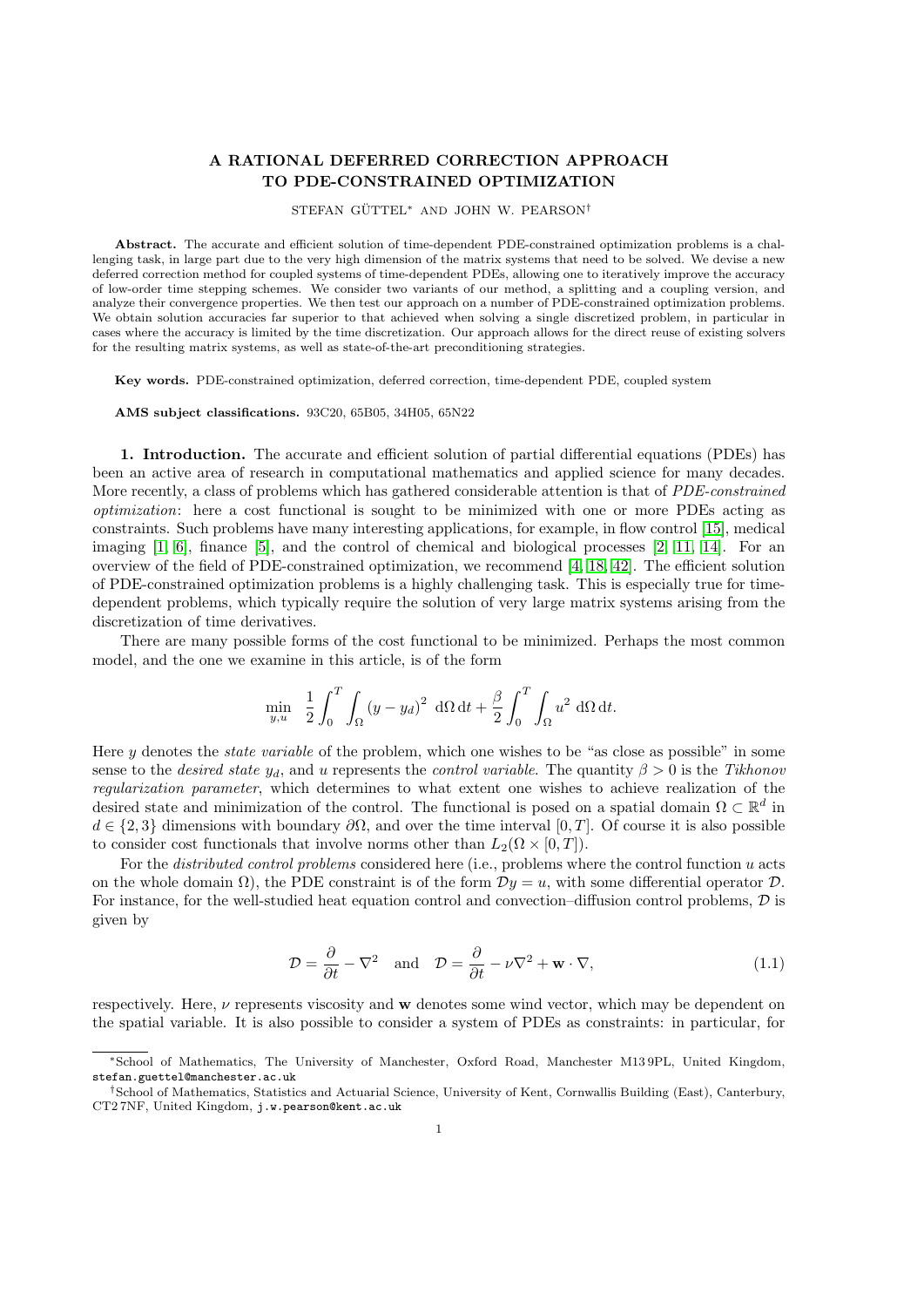the time-dependent Stokes control problem,

<span id="page-2-2"></span>
$$
\mathcal{D} = \left\{ \begin{bmatrix} \frac{\partial}{\partial t} - \nabla^2 & \frac{\partial}{\partial x_1} \\ -\frac{\partial}{\partial x_1} & -\frac{\partial}{\partial x_2} & O \end{bmatrix}, \quad \text{if } d = 2,
$$
  

$$
\mathcal{D} = \left\{ \begin{bmatrix} \frac{\partial}{\partial t} - \nabla^2 & \frac{\partial}{\partial x_1} & \frac{\partial}{\partial x_2} \\ \frac{\partial}{\partial t} - \nabla^2 & \frac{\partial}{\partial x_1} & \frac{\partial}{\partial x_2} \\ -\frac{\partial}{\partial x_1} & -\frac{\partial}{\partial x_2} & -\frac{\partial}{\partial x_3} & O \end{bmatrix}, \quad \text{if } d = 3,
$$

where  $\mathbf{x} = [x_1, x_2]^\top$  or  $[x_1, x_2, x_3]^\top$  denote the spatial coordinates of the problem. In each case, the PDEs are accompanied by appropriate initial and boundary conditions. The range of problems which can be considered is vast, just as is the range of application areas.

Devising strategies for solving such complex time-dependent problems efficiently is an important and challenging problem. In this work, we consider the solution of PDE-constrained optimization problems using the deferred correction framework. Deferred correction can be interpreted as an extrapolation scheme where the accuracy of a low-order integrator is iteratively improved by repeatedly solving correction equations for the error. The idea goes back to early work by Zadundaisky [\[43,](#page-22-2) [44\]](#page-22-3) and Pereyra [\[31,](#page-22-4) [32\]](#page-22-5). The important ingredient of deferred correction methods for ordinary differential equations (ODEs) is a high-order representation of the residual, often based on polynomial interpolation of the solution over the time interval  $[0, T]$ . An important contribution of Dutt, Greengard & Rokhlin [\[7\]](#page-21-8) was to point out that such a polynomial scheme requires the interpolation nodes to be chosen carefully for ensuring numerical stability. The resulting class of methods is referred to as spectral deferred correction. These methods have been applied successfully to a wide range of PDE and ODE problems, e.g., recently for the purpose of parallel-in-time integration [\[20,](#page-22-6) [21\]](#page-22-7).

A computational drawback of spectral deferred correction is that the interpolation nodes should not be chosen equidistant on  $[0, T]$ , leading to varying time steps in the low-order integrator. With Chebyshev nodes, for example, the interpolation nodes have an inverse square root density at the endpoints of the time interval. As explained in [\[17\]](#page-22-8), this can be very inconvenient in particular with implicit integration schemes where linear matrix systems with the Jacobian have to be solved at every time step. When direct linear system solvers are used, the Jacobian matrix needs to be refactored very often and in the worst case at every time step. When iterative solvers are used, non-equal time steps are also inconvenient as a large body of literature on the preconditioning of PDE-constrained optimization problems crucially assumes *equidistant* time steps (see, e.g., [\[26,](#page-22-9) [27,](#page-22-10) [28,](#page-22-11) [37,](#page-22-12) [38,](#page-22-13) [39,](#page-22-14) [41,](#page-22-15) [45\]](#page-22-16)).

To overcome the problems mentioned in the previous paragraph, we generalize the rational deferred correction (RDC) method presented in [\[17\]](#page-22-8) to PDE-constrained optimization problems. The RDC method is based on the barycentric rational interpolants developed by Floater & Hormann [\[10\]](#page-21-9). These interpolants achieve a high rate of approximation even with equidistant interpolation nodes (provided the so-called blending parameter is chosen carefully). This allows for stable high-order integration of interpolants at equidistant time nodes, which is a mandatory ingredient for a practical deferred correction scheme. The resulting method solves PDE-constrained optimization problems to much higher accuracy than conventional methods, while requiring fewer time steps and less memory. Moreover, the involved linear systems are of significantly smaller size but can still be treated by existing solution techniques, including the reuse of previously developed preconditioners.

<span id="page-2-1"></span><span id="page-2-0"></span>The outline of this work is as follows. In section [2](#page-1-0) we review the optimize-then-discretize approach for PDE-constrained optimization problems, yielding systems of high-dimensional coupled ODEs and corresponding large linear systems to be solved. Section [3](#page-6-0) then introduces two deferred correction approaches for the solution of these ODEs, a splitting-based and a coupling-based approach. We find that the coupling-based approach performs much better on linear control problems and in section [4](#page-9-0) we give some theoretical insight into this observation. In section [5](#page-12-0) we discuss several computational aspects of our method. Numerical experiments are given in section [6,](#page-14-0) followed by conclusions in section [7.](#page-20-0)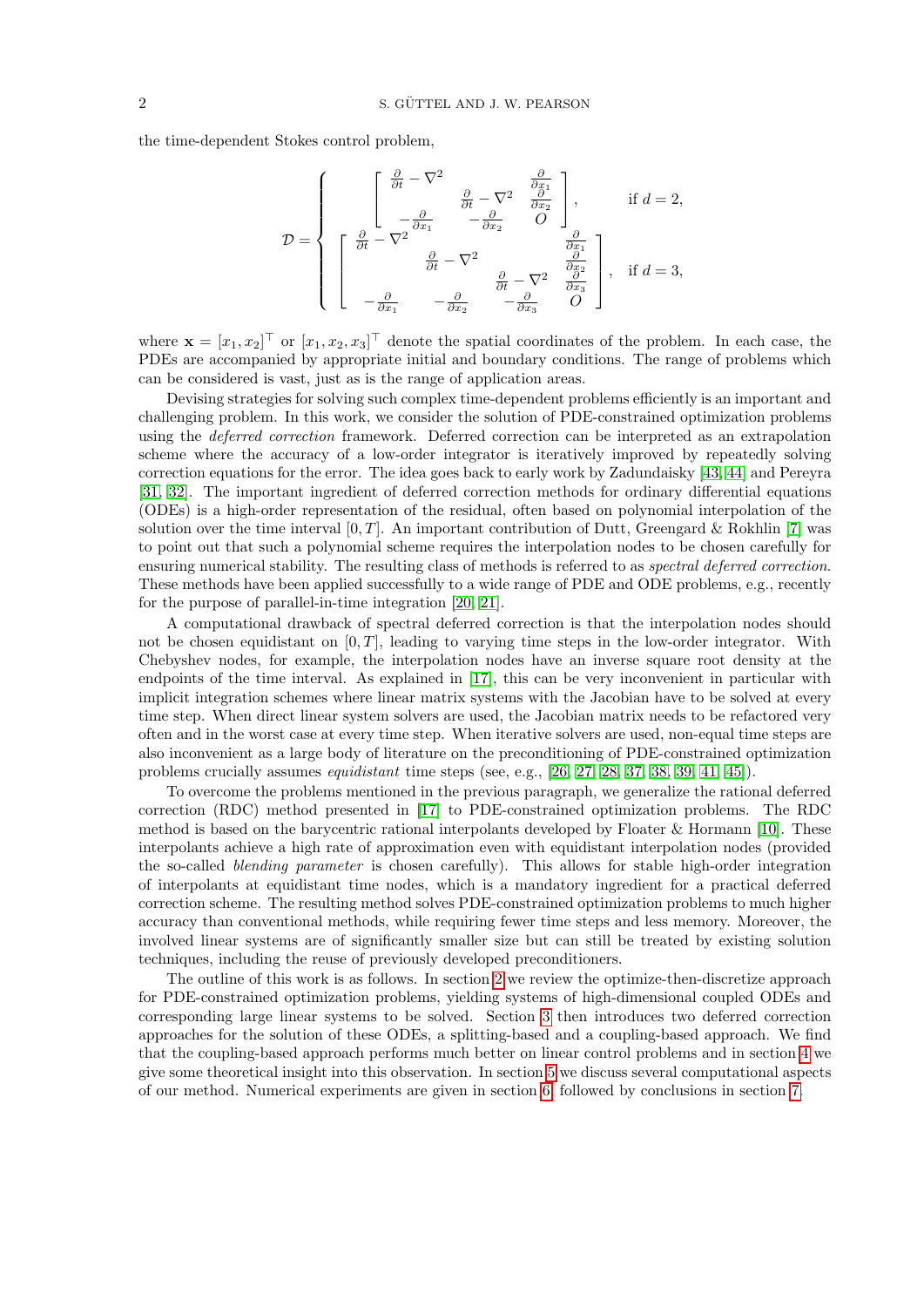<span id="page-3-2"></span><span id="page-3-1"></span><span id="page-3-0"></span>

2. Discretization of PDE-constrained optimization problems. In this section we develop discretizations of selected PDE-constrained optimization problems. To this end, we apply a optimizethen-discretize approach, meaning that we derive optimality conditions on the continuous space and then select an appropriate discretization. The alternative *discretize-then-optimize approach*, which involves deriving a discrete cost functional and using it to write optimality conditions on the discrete space, is also popular within the PDE-constrained optimization community, but is less applicable for the methods presented in this paper.

We first consider the heat equation control problem (see also [\[42\]](#page-22-1) for a more detailed derivation)

$$
\min_{y,u} \quad \frac{1}{2} \int_0^T \int_{\Omega} (y - y_d)^2 \, d\Omega \, dt + \frac{\beta}{2} \int_0^T \int_{\Omega} u^2 \, d\Omega \, dt
$$
\n
$$
\text{s.t.} \quad \frac{\partial y}{\partial t} - \nabla^2 y = u \qquad \text{in } \Omega \times [0, T],
$$
\n
$$
y(\vec{x}, t) = h(\vec{x}, t) \qquad \text{on } \partial\Omega \times [0, T],
$$
\n
$$
y(\vec{x}, 0) = y_0(\vec{x}) \qquad \text{at } t = 0.
$$
\n(2.1)

We now wish to find the continuous optimality conditions for the Lagrangian

$$
\mathcal{L} = \frac{1}{2} \int_0^T \int_{\Omega} (y - y_d)^2 \ d\Omega dt + \frac{\beta}{2} \int_0^T \int_{\Omega} u^2 \ d\Omega dt + \int_0^T \int_{\Omega} \left( \frac{\partial y}{\partial t} - \nabla^2 y - u \right) \lambda_{\Omega} d\Omega dt + \int_0^T \int_{\partial \Omega} (y - g) \lambda_{\partial \Omega} ds dt,
$$

where the Lagrange multiplier (or adjoint variable)  $\lambda$  has components  $\lambda_{\Omega}$  and  $\lambda_{\partial\Omega}$  on the interior and boundary of  $\Omega$ , respectively. Here the initial condition  $y(\vec{x}, 0) = y_0(\vec{x})$  is absorbed into the Lagrangian.

From here, the continuous optimality conditions are obtained by differentiating  $\mathcal L$  with respect to the adjoint, control, and state variables. Firstly, differentiating with respect to  $\lambda$  (on the interior and boundary in turn) returns the forward problem

$$
\frac{\partial y}{\partial t} - \nabla^2 y = u \quad \text{in } \Omega \times [0, T],
$$
  
\n
$$
y(\vec{x}, t) = g(\vec{x}, t) \quad \text{on } \partial\Omega \times [0, T],
$$
  
\n
$$
y(\vec{x}, 0) = y_0(\vec{x}) \quad \text{at } t = 0.
$$

Next, differentiating with respect to  $u$  gives us the *gradient equation* 

$$
\beta u - \lambda = 0.
$$

Finally, differentiating with respect to y gives the adjoint problem

$$
-\frac{\partial \lambda}{\partial t} - \nabla^2 \lambda = y_d - y \quad \text{in } \Omega \times [0, T],
$$

$$
\lambda(\vec{x}, t) = 0 \quad \text{on } \partial \Omega \times [0, T],
$$

$$
\lambda(\vec{x}, T) = 0 \quad \text{at } t = 0.
$$

We now use the proportionality of control and adjoint, given by the gradient equation, to observe that the conditions reduce to a coupled system of PDEs

$$
\frac{\partial y}{\partial t} - \nabla^2 y = \frac{1}{\beta} \lambda,\tag{2.2}
$$

$$
-\frac{\partial \lambda}{\partial t} - \nabla^2 \lambda = y_d - y,\tag{2.3}
$$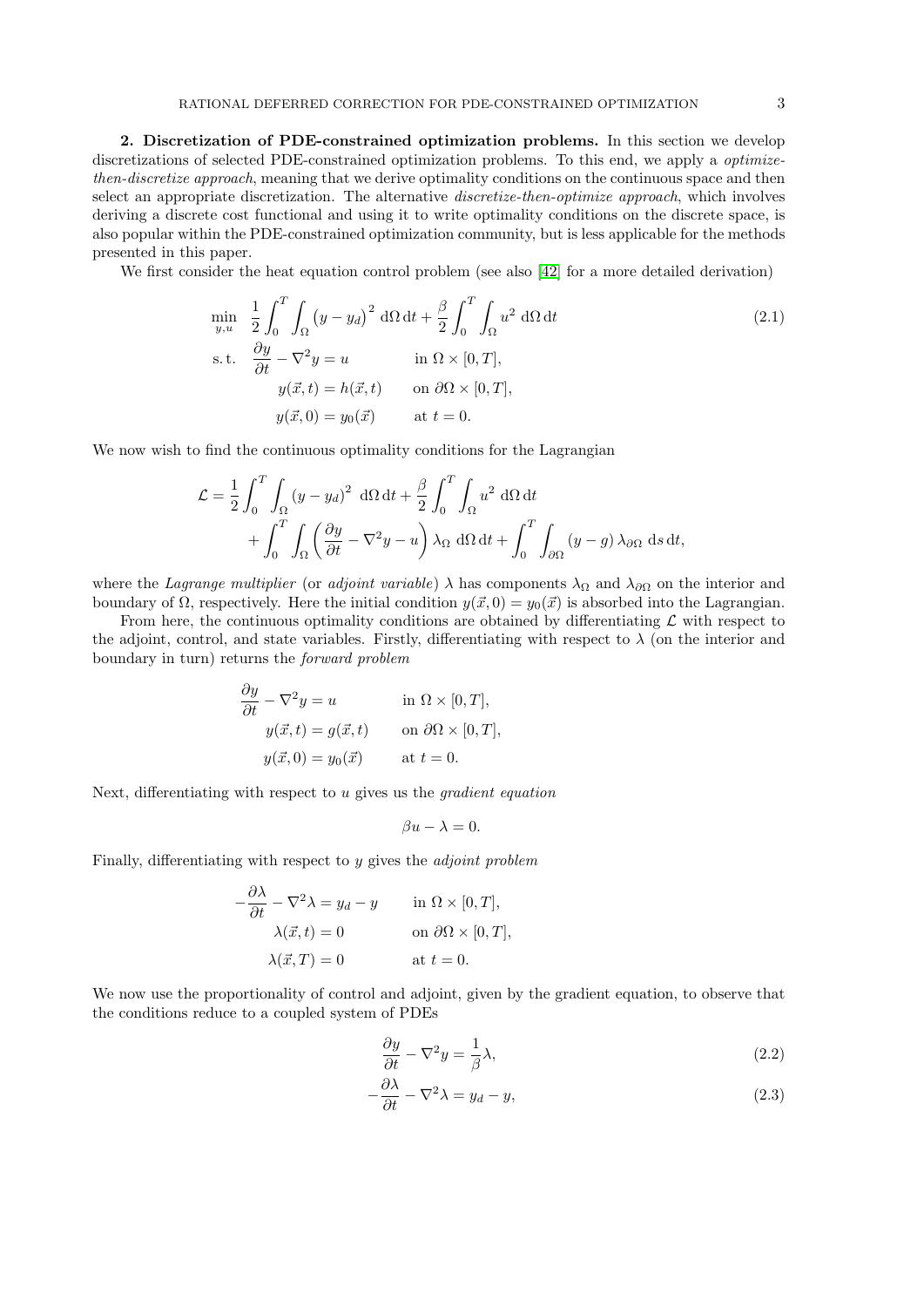with initial condition on y, final condition on  $\lambda$ , and boundary conditions on y and  $\lambda$ . These are referred to the first-order optimality conditions (or Karush–Kuhn–Tucker conditions) for this problem.

For this particular (self-adjoint) PDE, the Laplacian is applied to both  $y$  and  $\lambda$  within the coupled system. In general this is not the case and, in fact, for problems of this form the PDE in  $\lambda$  relates to the adjoint operator D<sup>∗</sup> . For example, if the original PDE constraint were the time-dependent convection–diffusion problem given in [\(1.1\)](#page-0-0), the optimality conditions would read

<span id="page-4-1"></span><span id="page-4-0"></span>
$$
\frac{\partial y}{\partial t} - \nabla^2 y + (\vec{w} \cdot \nabla)y = \frac{1}{\beta} \lambda,\tag{2.4}
$$

<span id="page-4-3"></span><span id="page-4-2"></span>
$$
-\frac{\partial \lambda}{\partial t} - \nabla^2 \lambda - (\vec{w} \cdot \nabla)\lambda = y_d - y.
$$
\n(2.5)

There is also no reason why the constraints should always arise in the form of a single PDE. For example, let us consider the following Stokes control problem:

$$
\min_{\vec{y}, \vec{u}} \quad \frac{1}{2} \int_0^T \int_{\Omega} ||\vec{y} - \vec{y}_d||^2 \, d\Omega \, dt + \frac{\beta}{2} \int_0^T \int_{\Omega} ||\vec{u}||^2 \, d\Omega \, dt,
$$
\n
$$
\text{s.t.} \quad \frac{\partial \vec{y}}{\partial t} - \nabla^2 \vec{y} + \nabla p = \vec{u} + \vec{z} \qquad \text{in } \Omega \times [0, T],
$$
\n
$$
-\nabla \cdot \vec{y} = 0 \qquad \text{in } \Omega \times [0, T],
$$
\n
$$
\vec{y}(\vec{x}, t) = \vec{h}(\vec{x}, t) \qquad \text{on } \partial \Omega \times [0, T],
$$
\n
$$
\vec{y}(\vec{x}, 0) = \vec{y}_0(\vec{x}) \qquad \text{at } t = 0.
$$
\n(2.6)

In this problem setup,  $\vec{y}$  denotes the velocity of a fluid over d dimensions, with p representing pressure, and  $\vec{z}$  some (given) function. The variable  $\vec{u}$  is the control variable over d dimensions. The continuous Lagrangian which we then seek to minimize is given by

$$
\mathcal{L} = \frac{1}{2} \int_0^T \int_{\Omega} ||\vec{y} - \vec{y}_d||^2 d\Omega dt + \frac{\beta}{2} \int_0^T \int_{\Omega} ||\vec{u}||^2 d\Omega dt + \int_0^T \int_{\Omega} \left(\frac{\partial \vec{y}}{\partial t} - \nabla^2 \vec{y} + \nabla p - \vec{u} - \vec{z}\right) \vec{\lambda}_{\Omega} d\Omega dt
$$
  
+ 
$$
\int_0^T \int_{\Omega} (\vec{y} - \vec{h}) \vec{\lambda}_{\partial \Omega} d\Omega dt + \int_0^T \int_{\Omega} \mu(-\nabla \cdot \vec{y}) d\Omega dt,
$$

where  $\vec{\lambda}$  (over d dimensions) and  $\mu$  denote the adjoint variables for velocity and pressure, respectively. The variable  $\vec{\lambda}$  is denoted as  $\vec{\lambda}_{\Omega}$  and  $\vec{\lambda}_{\partial\Omega}$  within the interior and on the boundary of  $\Omega$ , respectively.

When differentiating with respect to the adjoint variables, one recovers the forward problem

$$
\frac{\partial \vec{y}}{\partial t} - \nabla^2 \vec{y} + \nabla p = \vec{u} + \vec{z} \quad \text{in } \Omega \times [0, T],
$$
  
\n
$$
-\nabla \cdot \vec{y} = \vec{0} \quad \text{in } \Omega \times [0, T],
$$
  
\n
$$
\vec{y}(\vec{x}, t) = \vec{h}(\vec{x}, t) \quad \text{on } \partial \Omega \times [0, T],
$$
  
\n
$$
\vec{y}(\vec{x}, 0) = \vec{y}_0(\vec{x}) \quad \text{at } t = 0.
$$

The gradient equation (obtained by differentiating with respect to the control) is given by  $\beta \vec{u} - \vec{\lambda} = 0$ , and differentiating with respect to the state variables gives the adjoint equations

$$
-\frac{\partial \vec{\lambda}}{\partial t} - \nabla^2 \vec{\lambda} + \nabla \mu = \vec{y}_d - \vec{y} \quad \text{in } \Omega \times [0, T],
$$
  
\n
$$
-\nabla \cdot \vec{\lambda} = 0 \quad \text{in } \Omega \times [0, T],
$$
  
\n
$$
\vec{\lambda}(\vec{x}, t) = \vec{0} \quad \text{on } \partial \Omega \times [0, T],
$$
  
\n
$$
\vec{\lambda}(\vec{x}, T) = \vec{0} \quad \text{at } t = 0.
$$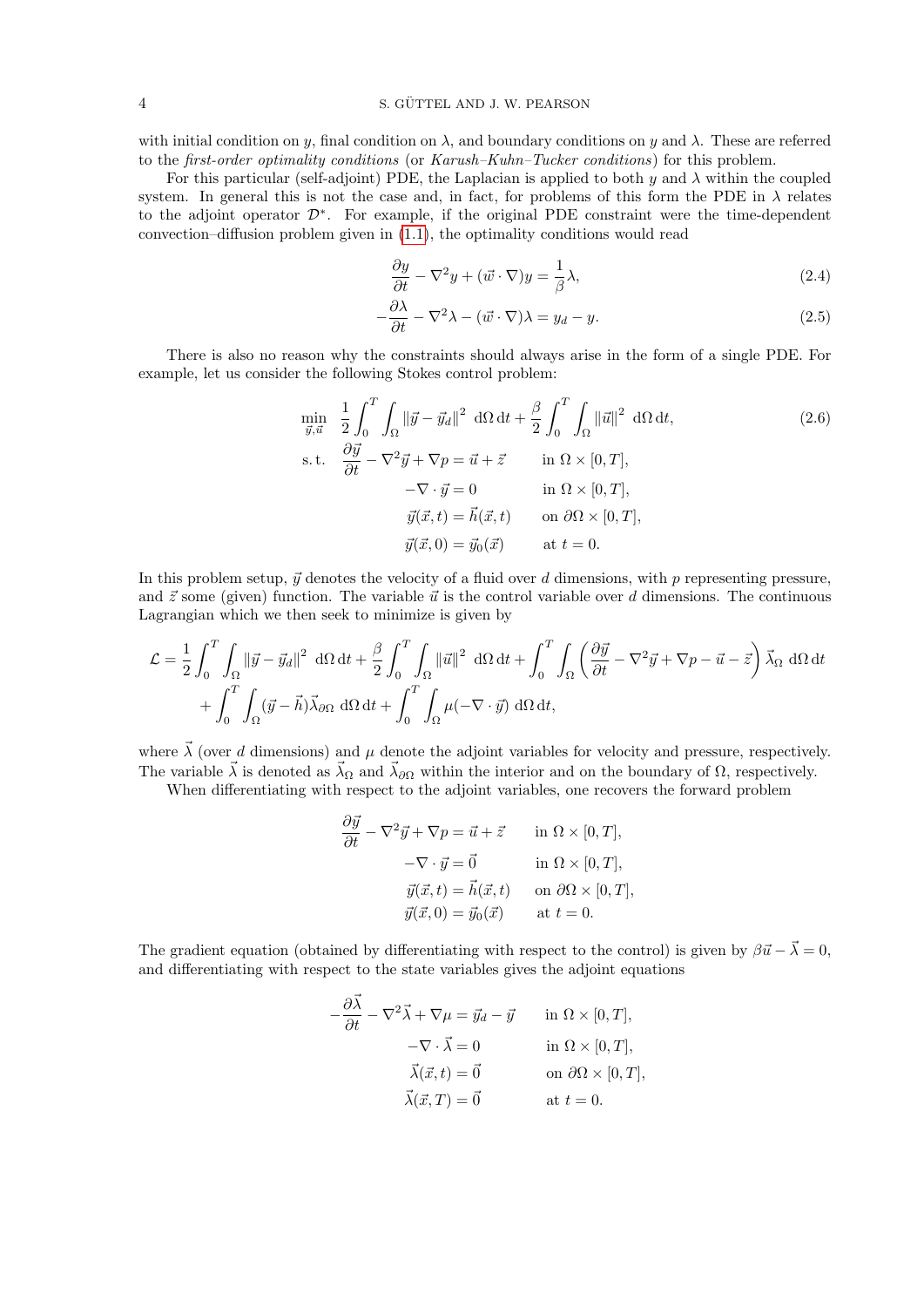Incorporating the gradient equation with the forward problem again gives a coupled system of PDEs:

$$
\frac{\partial \vec{y}}{\partial t} - \nabla^2 \vec{y} + \nabla p = \frac{1}{\beta} \vec{\lambda} + \vec{z},\tag{2.7}
$$

$$
-\nabla \cdot \vec{y} = 0,\t\t(2.8)
$$

$$
-\frac{\partial \vec{\lambda}}{\partial t} - \nabla^2 \vec{\lambda} + \nabla \mu = \vec{y}_d - y,\tag{2.9}
$$

$$
-\nabla \cdot \vec{\lambda} = 0,\tag{2.10}
$$

with initial/final conditions on  $\vec{y}/\vec{\lambda}$ , and boundary conditions on both.

We note that many other systems of PDEs can be written in this form, including systems which are not self-adjoint (which the Stokes system above is).

Having posed the first-order optimality conditions for our PDE-constrained optimization problems as coupled systems of PDEs using this optimize-then-discretize approach, we now wish to consider the discretization of these PDEs. We first observe that all of the systems derived in this section can be discretized as

<span id="page-5-0"></span>
$$
\begin{cases}\nM_u \mathbf{u}'(t) = K_1 \mathbf{u}(t) - K_2 \mathbf{v}(t) + \hat{\mathbf{f}}(t), & M_u \mathbf{u}(0) = M_u \mathbf{u}_0 \in \mathbb{R}^N \text{ given},\n\end{cases}
$$
\n(2.11)

$$
\left(M_v \mathbf{v}'(t) = K_3 \mathbf{u}(t) - K_4 \mathbf{v}(t) + \hat{\mathbf{g}}(t), \qquad M_v \mathbf{v}(T) = M_v \mathbf{v}_T \in \mathbb{R}^N \text{ given},\right)
$$
(2.12)

with two vector functions  $\mathbf{u}, \mathbf{v} : [0, T] \mapsto \mathbb{R}^N$ , and the matrices  $\{K_1, K_2, K_3, K_4, M_u, M_v\} \subset \mathbb{R}^{N \times N}$ arising, e.g., from finite difference, finite element, or spectral discretization of the spatial differential operators. For example, in the heat control problem  $(2.2)$ – $(2.3)$  the individual terms are discretizations of the following operators:

$$
M_u \leftarrow I, \quad K_1 \leftarrow \nabla^2, \quad K_2 \leftarrow -\frac{1}{\beta}I,
$$
  
\n
$$
M_v \leftarrow I, \quad K_3 \leftarrow I, \quad K_4 \leftarrow \nabla^2,
$$
  
\n
$$
\mathbf{u}(t) \leftarrow y(t), \quad \mathbf{v}(t) \leftarrow \lambda(t), \quad \hat{\mathbf{f}} \leftarrow 0, \quad \hat{\mathbf{g}}(t) \leftarrow -y_d(t).
$$

For the convection–diffusion control problem  $(2.4)$ – $(2.5)$  we have

$$
M_u \leftarrow I, \quad K_1 \leftarrow \nu \nabla^2 - (\vec{w} \cdot \nabla), \quad K_2 \leftarrow -\frac{1}{\beta} I,
$$
  
\n
$$
M_v \leftarrow I, \quad K_3 \leftarrow I, \quad K_4 \leftarrow \nu \nabla^2 + (\vec{w} \cdot \nabla),
$$
  
\n
$$
\mathbf{u}(t) \leftarrow y(t), \quad \mathbf{v}(t) \leftarrow \lambda(t), \quad \hat{\mathbf{f}} \leftarrow 0, \quad \hat{\mathbf{g}}(t) \leftarrow -y_d(t).
$$

Furthermore, for the 2D Stokes control problem  $(2.7)$ – $(2.10)$ , we have

$$
M_{u} \leftarrow \begin{bmatrix} I & & \\ & I & & \\ & & O \end{bmatrix}, \quad K_{1} \leftarrow \begin{bmatrix} \nabla^{2} & & -\frac{\partial}{\partial x_{1}} \\ & & \nabla^{2} & -\frac{\partial}{\partial x_{2}} \\ -\frac{\partial}{\partial x_{1}} & -\frac{\partial}{\partial x_{2}} & O \end{bmatrix}, \quad K_{2} \leftarrow \begin{bmatrix} -\frac{1}{\beta}I & & \\ & -\frac{1}{\beta}I & & \\ & & O \end{bmatrix},
$$
  
\n
$$
M_{v} \leftarrow \begin{bmatrix} I & & \\ & I & \\ & O & \\ & & O \end{bmatrix}, \quad K_{3} \leftarrow \begin{bmatrix} I & & \\ & I & \\ & & O \end{bmatrix}, \quad K_{4} \leftarrow \begin{bmatrix} \nabla^{2} & & -\frac{\partial}{\partial x_{1}} \\ -\frac{\partial}{\partial x_{1}} & -\frac{\partial}{\partial x_{2}} & O \end{bmatrix},
$$
  
\n
$$
\mathbf{u}(t) \leftarrow \begin{bmatrix} y_{1}(t) & \\ y_{2}(t) & \\ p(t) \end{bmatrix}, \quad \mathbf{v}(t) \leftarrow \begin{bmatrix} \lambda_{1}(t) & \\ \lambda_{2}(t) & \\ \mu(t) \end{bmatrix}, \quad \hat{\mathbf{f}}(t) \leftarrow \begin{bmatrix} z_{1}(t) & \\ z_{2}(t) & \\ 0 \end{bmatrix}, \quad \hat{\mathbf{g}}(t) \leftarrow \begin{bmatrix} -y_{d,1}(t) & \\ -y_{d,2}(t) & \\ 0 \end{bmatrix},
$$

with  $y_i, z_i, \lambda_i, y_{d,i}$  denoting the components of  $\vec{y}, \vec{z}, \vec{\lambda}, \vec{y}_d$  in the *i*-th spatial dimension. The 3D cases are analogous. For each problem  $I$  is the identity matrix of appropriate dimension.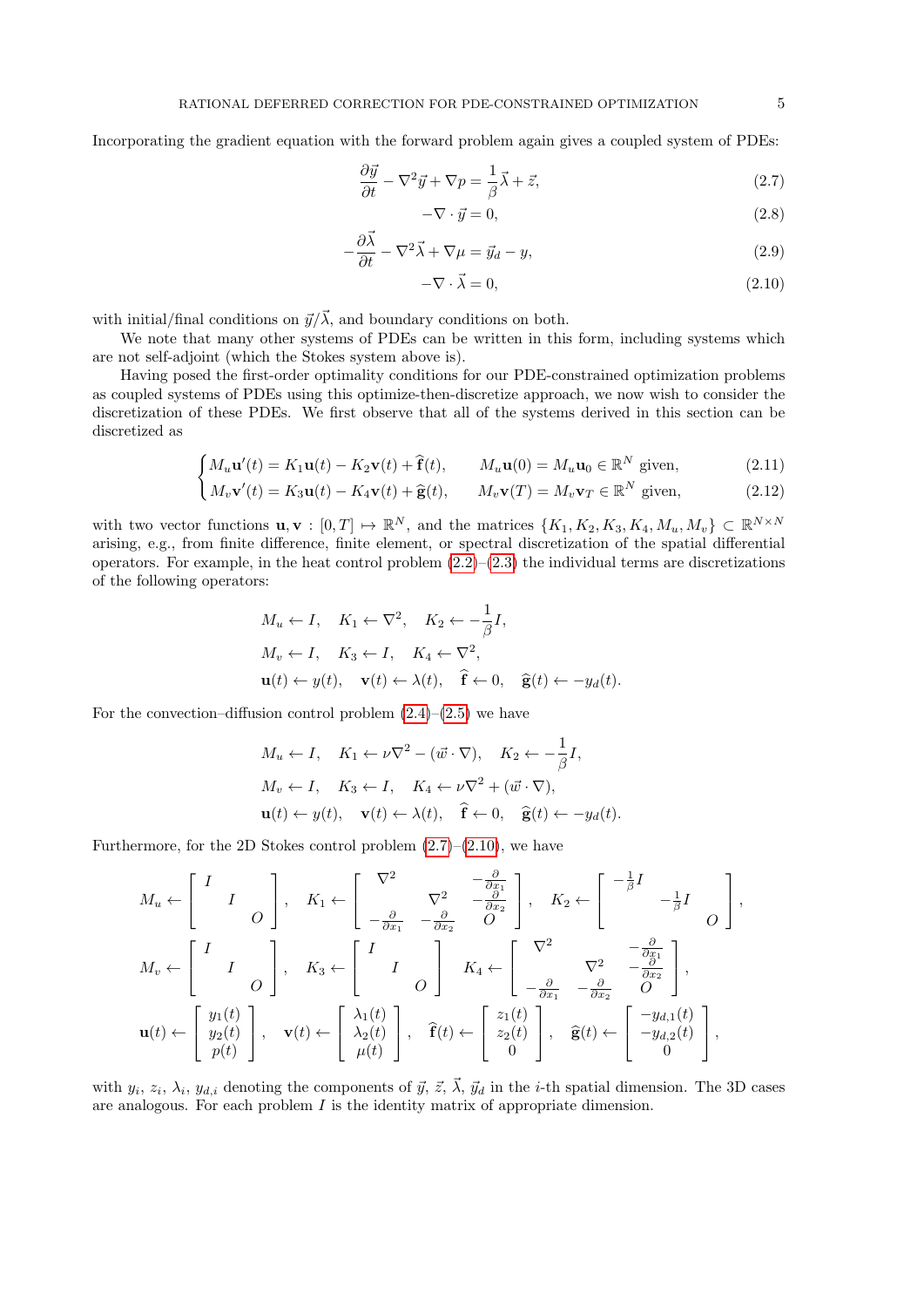One popular approach for solving  $(2.11)$ – $(2.12)$  is to discretize both equations via the implicit Euler scheme at time points  $t_0, t_1, \ldots, t_n$ , forward and backward in time, giving rise to the recursions

$$
M_u \frac{\mathbf{u}_j - \mathbf{u}_{j-1}}{\tau_j} = K_1 \mathbf{u}_j - K_2 \mathbf{v}_j + \hat{\mathbf{f}}_j, \qquad M_u \mathbf{u}_0 \in \mathbb{R}^N \text{ given},
$$
  

$$
M_v \frac{\mathbf{v}_j - \mathbf{v}_{j-1}}{\tau_j} = K_3 \mathbf{u}_{j-1} - K_4 \mathbf{v}_{j-1} + \hat{\mathbf{g}}_{j-1}, \qquad M_v \mathbf{v}_n \in \mathbb{R}^N \text{ given},
$$

<span id="page-6-0"></span>where  $\tau_j = t_j - t_{j-1}$ . When rearranged, these equations can be written in the form

$$
\tau_j K_3 \mathbf{u}_{j-1} + (M_v - \tau_j K_4) \mathbf{v}_{j-1} - M_v \mathbf{v}_j = -\tau_j \widehat{\mathbf{g}}_{j-1},
$$
  
-
$$
M_u \mathbf{u}_{j-1} + (M_u - \tau_j K_1) \mathbf{u}_j + \tau_j K_2 \mathbf{v}_{j-1} = \tau_j \widehat{\mathbf{f}}_j,
$$

for  $j = 1, ..., n$ . We may now gather these recursions into the linear system

<span id="page-6-8"></span><span id="page-6-5"></span><span id="page-6-4"></span><span id="page-6-3"></span><span id="page-6-2"></span>
$$
\underbrace{\begin{bmatrix} \mathcal{K}_{3,\tau} & \mathcal{M}_v^\top - \mathcal{K}_{4,\tau} \\ \mathcal{M}_u - \mathcal{K}_{1,\tau} & \mathcal{K}_{2,\tau} \end{bmatrix}}_{\mathcal{A}} \begin{bmatrix} \text{vec}(\mathbf{U}) \\ \text{vec}(\mathbf{V}) \end{bmatrix} = \begin{bmatrix} \hat{\mathbf{g}}_{\tau} \\ \hat{\mathbf{f}}_{\tau} \end{bmatrix}, \tag{2.13}
$$

<span id="page-6-1"></span>where  $\mathbf{U} = [\mathbf{u}_0, \mathbf{u}_1, ..., \mathbf{u}_n],\, \mathbf{V} = [\mathbf{v}_0, \mathbf{v}_1, ..., \mathbf{v}_n],$  and

$$
\mathcal{M}_{u} = \begin{bmatrix}\nI & & & & & & & & & & \\
-M_{u} & M_{u} & & & & & & & \\
& -M_{u} & M_{u} & & & & & \\
& & \ddots & \ddots & & & & \\
& & & -M_{u} & M_{u} & & \\
& & & -M_{u} & M_{u} & & \\
& & & -M_{v} & M_{v} & & \\
& & & -M_{v} & M_{v} & & \\
& & & & \ddots & \ddots & \\
& & & & -M_{v} & M_{v} & \\
& & & & & -M_{v} & I\n\end{bmatrix}, \qquad \begin{aligned}\n\widehat{\mathbf{f}}_{\tau} = \begin{bmatrix}\n\mathbf{u}_{0} \\
\tau_{1}\widehat{\mathbf{f}}_{1} \\
\vdots \\
\tau_{n-1}\widehat{\mathbf{f}}_{n-1} \\
\tau_{n}\widehat{\mathbf{f}}_{n} \\
\vdots \\
\tau_{n-1}\widehat{\mathbf{f}}_{n-1}\n\end{bmatrix}, \\
\mathcal{M}_{v} = \begin{bmatrix}\nM_{v} & & & & & \\
-M_{v} & M_{v} & & & & \\
& -M_{v} & M_{v} & & & \\
& & & -M_{v} & I\n\end{bmatrix}, \qquad \begin{aligned}\n\widehat{\mathbf{g}}_{\tau} = \begin{bmatrix}\n-\tau_{1}\widehat{\mathbf{g}}_{0} \\
-\tau_{2}\widehat{\mathbf{g}}_{1} \\
\vdots \\
-\tau_{n-1}\widehat{\mathbf{g}}_{n-1} \\
\tau_{T}\end{bmatrix}, \\
\tau_{T} = \begin{bmatrix}\n\widehat{\mathbf{f}}_{1} & & & & \\
\tau_{1}\widehat{\mathbf{f}}_{1} & & & & \\
\vdots & & & \ddots \\
\tau_{1}K_{i} & & & & \\
\tau_{1}K_{i} & & & & \\
\tau_{1}K_{i} & & & & \\
\tau_{1}K_{i} & & & & \\
\tau_{1}K_{i} & & & & \\
\tau_{1}K_{i} & & & & \\
\tau_{1}K_{i} & & & & \\
\tau_{1}K_{i} & & & & \\
\tau_{1}K_{i} & & & & \\
\tau_{1}K_{i} & & & & \\
\tau_{1}K_{i} & & & & \\
\tau_{1}K_{i} & & & & \\
\tau_{1}K_{i} & & & & \\
\tau_{1}K_{i} & & & & \\
\tau_{1}K_{i} & & &
$$

<span id="page-6-9"></span><span id="page-6-7"></span><span id="page-6-6"></span>We have replaced the initial condition  $M_u \mathbf{u}(0) = M_u \mathbf{u}_0$  in [\(2.11\)](#page-4-2) with  $I\mathbf{u}(0) = \mathbf{u}_0$ , which can always be satisfied even if  $M_u$  is singular, but is computationally more convenient. We do likewise for  $(2.12)$ .

A great deal of work has been devoted to the development of efficient preconditioners for linear systems of the form (2.13); see [\[19,](#page-22-17) [27,](#page-22-10) [28,](#page-22-11) [30,](#page-22-18) [46\]](#page-22-19) for example. With this optimize-then-discretize approach, however, the accuracy is limited to that of the time-stepping scheme, i.e., first-order accuracy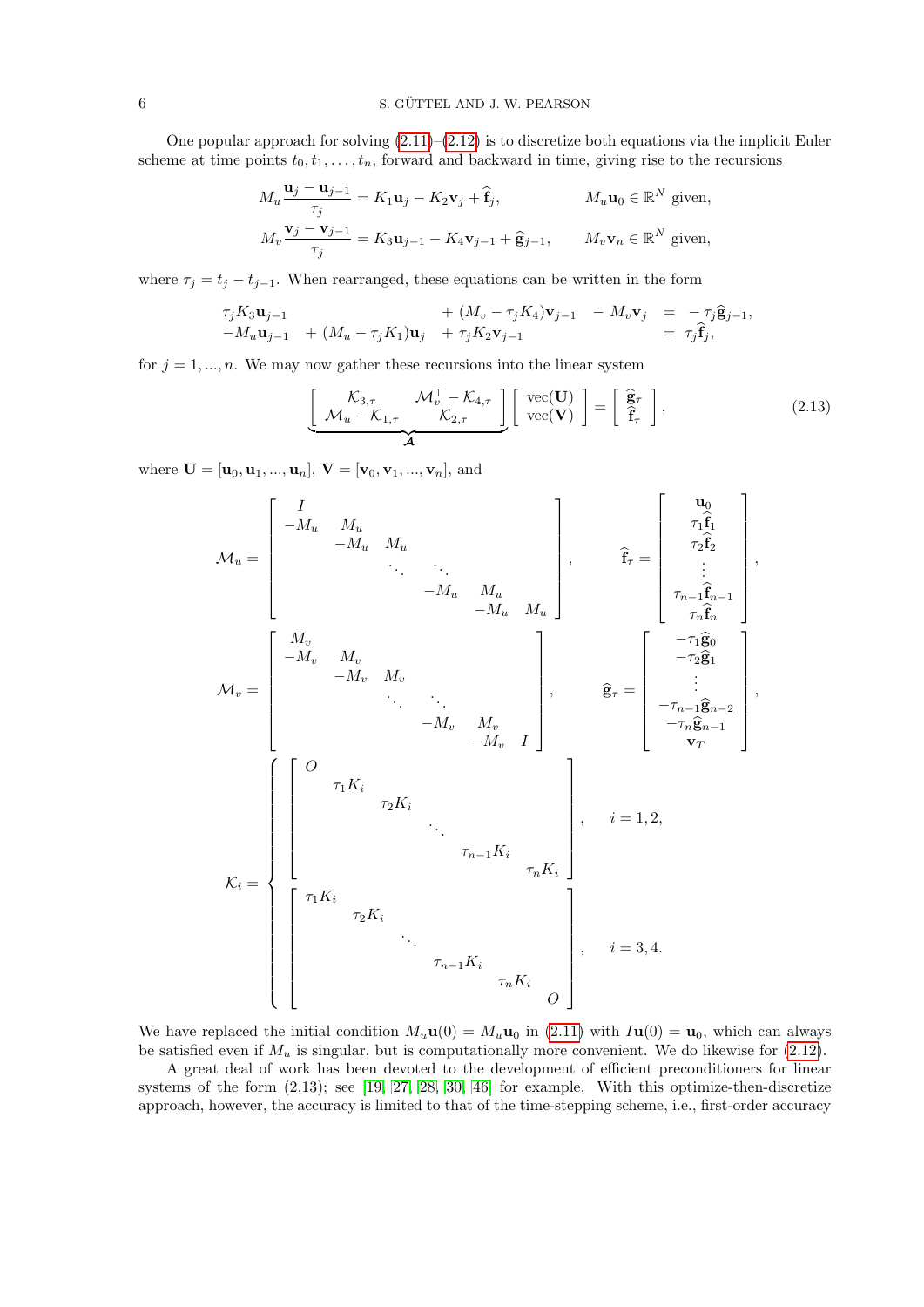in time in this case. Hence memory consumption can become very large if the number of time steps needs to be increased due to accuracy requirements. Unfortunately, the forward–backward structure of the equations does not easily allow one to split the time interval  $[0, T]$  into smaller chunks without introducing additional coupling conditions. The aim of this work is to show how deferred correction can be employed to enhance the accuracy in time by repeatedly solving linear systems with the original time discretization matrices, allowing one to reuse existing preconditioners and compute more accurate solutions than previously possible.

3. Deferred correction. As we have seen in the previous section, we are required to solve coupled initial/final value problems

$$
\int M_u \mathbf{u}'(t) = \mathbf{f}(t, \mathbf{u}, \mathbf{v}), \qquad M_u \mathbf{u}(0) = M_u \mathbf{u}_0 \in \mathbb{R}^N \text{ given}, \qquad (3.1)
$$

$$
M_v \mathbf{v}'(t) = \mathbf{g}(t, \mathbf{u}, \mathbf{v}), \qquad M_v \mathbf{v}(T) = M_v \mathbf{v}_T \in \mathbb{R}^N \text{ given}, \qquad (3.2)
$$

for two vector-valued functions  $\mathbf{u}, \mathbf{v} : [0, T] \mapsto \mathbb{R}^N$ . Let us assume that approximations  $\mathbf{u}_j$  and  $\mathbf{v}_j$  at time points  $0 = t_0 < t_1 < \ldots < t_n = T$  are available and consider the interpolants

<span id="page-7-3"></span>
$$
\widetilde{\mathbf{u}}(t) = \sum_{j=0}^{n} \ell_j(t) \mathbf{u}_j \quad \text{and} \quad \widetilde{\mathbf{v}}(t) = \sum_{j=0}^{n} \ell_j(t) \mathbf{v}_j,
$$
\n(3.3)

<span id="page-7-1"></span>where  $\ell_i(t)$  are differentiable Lagrange functions satisfying  $\ell_i(t_i) = \delta_{ij}$ . The concrete choice of these functions will be discussed in section [3.4.](#page-9-1) Our aim is to compute improved approximations for  $\mathbf{u}(t)$ and  $\mathbf{v}(t)$ , and in section [3.1](#page-6-1) we will describe the general deferred correction framework for this task. Afterwards we present two variants of deferred correction particularly tailored to our application. The first variant, which is described in section [3.2](#page-7-0) and referred to as *splitting approach*, is applicable when f and g are nonlinear or linear functions. Although nonlinear problems are not the main focus of this paper, we include this approach for its generality. In section [3.3](#page-8-0) we discuss a *coupling approach* which is only applicable to linear problems but is typically more efficient.

<span id="page-7-2"></span><span id="page-7-0"></span>**3.1. General derivation.** We start by using the Picard formulations of  $(3.1)$ – $(3.2)$ , which are

$$
\int M_u \mathbf{u}(t) = M_u \mathbf{u}_0 + \int_0^t \mathbf{f}(\tau, \mathbf{u}(\tau), \mathbf{v}(\tau)) d\tau,
$$
\n(3.4)

$$
\int M_v \mathbf{v}(t) = M_v \mathbf{v}_n + \int_T^t \mathbf{g}(\tau, \mathbf{u}(\tau), \mathbf{v}(\tau)) d\tau,
$$
\n(3.5)

or equivalently,

$$
\begin{cases}\nM_u(\widetilde{\mathbf{u}}(t) + \mathbf{e}_u(t)) = M_u \mathbf{u}_0 + \int_0^t \mathbf{f}(\tau, \widetilde{\mathbf{u}}(\tau) + \mathbf{e}_u(\tau), \widetilde{\mathbf{v}}(\tau) + \mathbf{e}_v(\tau)) d\tau, \\
M_v(\widetilde{\mathbf{v}}(t) + \mathbf{e}_v(t)) = M_v \mathbf{v}_n + \int_T^t \mathbf{g}(\tau, \widetilde{\mathbf{u}}(\tau) + \mathbf{e}_v(\tau), \widetilde{\mathbf{v}}(\tau) + \mathbf{e}_v(\tau)) d\tau,\n\end{cases}
$$

with some unknown error functions  $e_u(t)$  and  $e_v(t)$ . Using [\(3.4\)](#page-6-4)–[\(3.5\)](#page-6-5) to define the residuals

$$
\begin{cases} \mathbf{r}_u(t) := M_u \mathbf{u}_0 + \int_0^t \mathbf{f}(\tau, \widetilde{\mathbf{u}}(\tau), \widetilde{\mathbf{v}}(\tau)) d\tau - M_u \widetilde{\mathbf{u}}(t), \\ t & \in \mathcal{C} \end{cases} \tag{3.6}
$$

$$
\mathbf{r}_v(t) := M_v \mathbf{v}_n + \int_T^t \mathbf{g}(\tau, \widetilde{\mathbf{u}}(\tau), \widetilde{\mathbf{v}}(\tau)) d\tau - M_v \widetilde{\mathbf{v}}(t), \qquad (3.7)
$$

we immediately find

$$
M_u \mathbf{e}_u(t) = \mathbf{r}_u(t) + \int_0^t \mathbf{f}(\tau, \tilde{\mathbf{u}}(\tau) + \mathbf{e}_u(\tau), \tilde{\mathbf{v}}(\tau) + \mathbf{e}_v(\tau)) - \mathbf{f}(\tau, \tilde{\mathbf{u}}(\tau), \tilde{\mathbf{v}}(\tau)) d\tau
$$
(3.8)  
=  $\mathbf{r}_u(t) + \int_0^t \mathbf{h}_f(\tau, \mathbf{e}_u(\tau), \mathbf{e}_v(\tau)) d\tau,$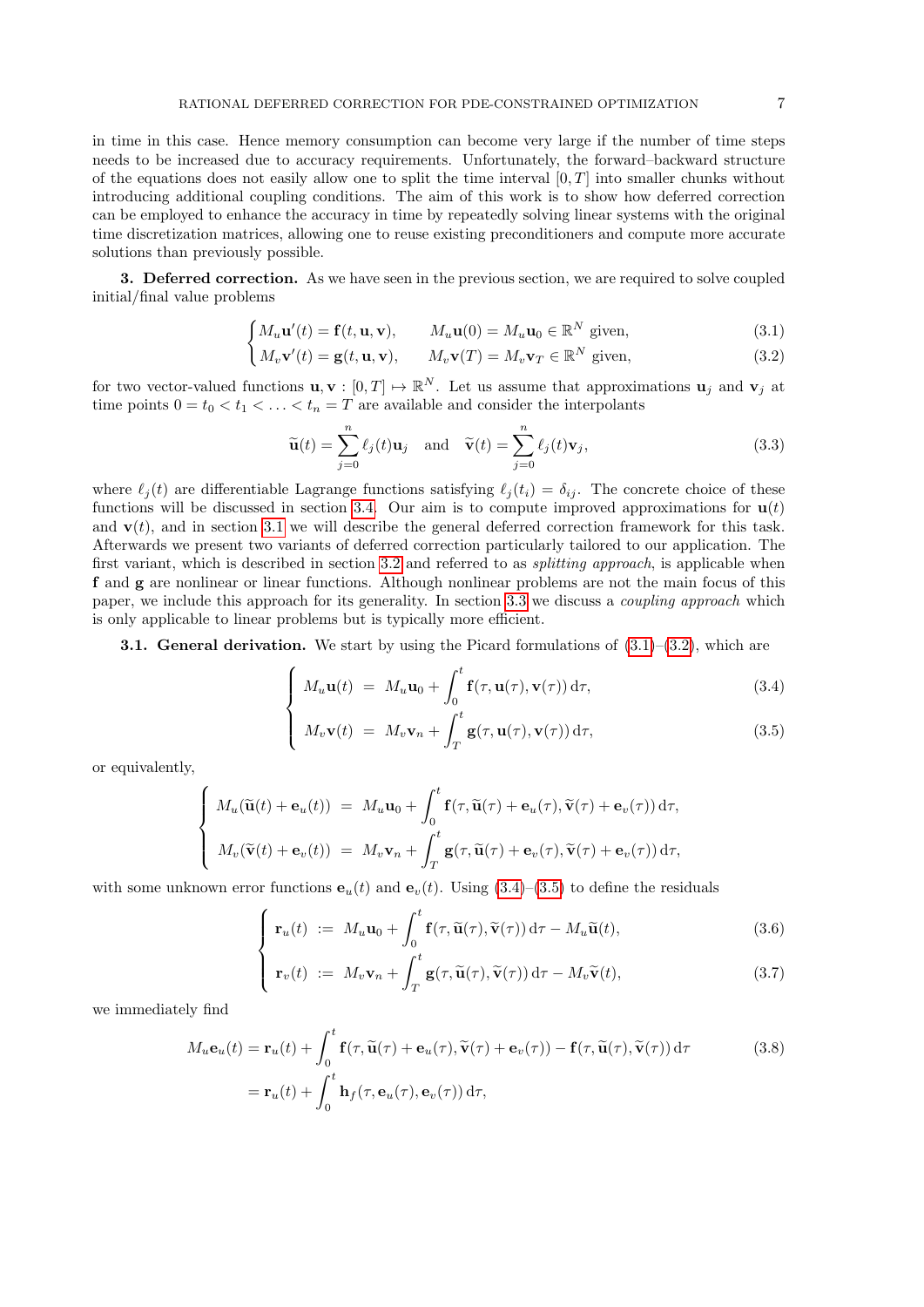<span id="page-8-0"></span>with  $\mathbf{h}_f(\tau, \mathbf{e}_u(\tau), \mathbf{e}_v(\tau)) := \mathbf{f}(\tau, \widetilde{\mathbf{u}}(\tau) + \mathbf{e}_u(\tau), \widetilde{\mathbf{v}}(\tau) + \mathbf{e}_v(\tau)) - \mathbf{f}(\tau, \widetilde{\mathbf{u}}(\tau), \widetilde{\mathbf{v}}(\tau))$ . This is a Picard-type formulation for the error  $e_u(t)$ , and a completely analogous relation involving  $\mathbf{h}_q(\tau, e_u(\tau), e_v(\tau))$  can be derived for  $\mathbf{e}_v(t)$ .

A high-order accurate representation of the residual function  $\mathbf{r}_u(t)$  in [\(3.6\)](#page-6-6) is obtained by integrating a smooth interpolant for  $\mathbf{f}_j := \mathbf{f}(t_j, \mathbf{u}_j, \mathbf{v}_j)$ , i.e.,

$$
\mathbf{r}_u(t) \approx M_u \mathbf{u}_0 + \sum_{j=0}^n \mathbf{f}_j \left( \int_0^t \ell_j(\tau) d\tau \right) - M_u \widetilde{\mathbf{u}}(t).
$$

Denoting by  $\mathbf{r}_{u,j}$  the approximations to the residuals  $\mathbf{r}_u(t_j)$  at times  $t_j$ , we can write

$$
[\mathbf{r}_{u,0}, \mathbf{r}_{u,1}, \ldots, \mathbf{r}_{u,n}] = M_u \mathbf{u}_0[1, 1, \ldots, 1] + [\mathbf{f}_0, \mathbf{f}_1, \ldots, \mathbf{f}_n]C_u - M_u[\mathbf{u}_0, \mathbf{u}_1, \ldots, \mathbf{u}_n],
$$

where  $C_u = [c_{i,j}] \in \mathbb{R}^{(n+1)\times(n+1)}$  is a collocation matrix for cumulative integration, i.e.,

$$
c_{i,j} = \int_0^{t_j} \ell_i(\tau) d\tau, \quad i, j = 0, 1, \dots, n,
$$
\n(3.9)

with  $c_{0,0}$  being the top-left entry of  $C_u$ . An analogous representation for the residual approximations  $\mathbf{r}_{v,j}$  can be easily derived. As the integrand in [\(3.8\)](#page-6-7) can be expected to be smooth, we may apply a low-order quadrature rule to the integral and thereby obtain a time-stepping method for the error  $e_u(t)$  at the time points  $t_i$ . The right-endpoint rectangular rule gives rise to an implicit Euler scheme, starting with  $e_{u,0} = 0$ ,

$$
M_u \mathbf{e}_{u,j} = M_u \mathbf{e}_{u,j-1} + (\mathbf{r}_{u,j} - \mathbf{r}_{u,j-1}) + (t_j - t_{j-1}) \cdot \mathbf{h}_f(t_j, \mathbf{e}_{u,j}, \mathbf{e}_{v,j}), \quad j = 1, \dots, n. \tag{3.10}
$$

<span id="page-8-1"></span>Analogously, the time-stepping scheme for  $e_v(t)$ , with  $e_{v,n} = 0$ , reads

$$
M_v \mathbf{e}_{v,j-1} = M_v \mathbf{e}_{v,j} - (\mathbf{r}_{v,j} - \mathbf{r}_{v,j-1}) - (t_j - t_{j-1}) \cdot \mathbf{h}_g(t_{j-1}, \mathbf{e}_{u,j-1}, \mathbf{e}_{v,j-1}), \quad j = n, \dots, 1. \quad (3.11)
$$

Finally the current approximations  $\tilde{\mathbf{u}}$  and  $\tilde{\mathbf{v}}$  are updated via  $\tilde{\mathbf{u}}_{\text{new}} = \tilde{\mathbf{u}} + \mathbf{e}_u$  and  $\tilde{\mathbf{v}}_{\text{new}} = \tilde{\mathbf{v}} + \mathbf{e}_v$ , which concludes one deferred correction sweep.

**3.2. Splitting approach.** To solve the coupled time-stepping recursions for  $\mathbf{e}_u$  and  $\mathbf{e}_v$  in [\(3.10\)](#page-7-1)–  $(3.11)$ , one way is to "freeze" the component  $\tilde{\mathbf{v}}$ , while computing a correction  $\mathbf{e}_u$  for  $\tilde{\mathbf{u}}$ , and vice versa. In order to give a precise description, let us again denote by  $\mathbf{u}_j$  approximations for  $\mathbf{u}(t_j)$  on a time grid  $t_0, t_1, \ldots, t_n$ ; analogously we denote by  $\mathbf{v}_j$  the approximations for  $\mathbf{v}(t_j)$ . Here is a complete description of our procedure.

### Algorithm 1: Deferred correction for optimal control via splitting.

- 1. Initialize  $\mathbf{u}_j := \mathbf{u}_0$  and  $\mathbf{v}_j := \mathbf{v}_T$  for all  $j = 0, 1, \ldots, n$ .
- 2. Compute residuals  $\mathbf{r}_{u,j}$   $(j = 0, 1, \ldots, n)$  associated with  $\tilde{\mathbf{u}}(t)$  via quadrature of

$$
\mathbf{r}_u(t) = \mathbf{u}_0 + \int_0^t \mathbf{f}(\tau, \widetilde{\mathbf{u}}(\tau), \widetilde{\mathbf{v}}(\tau)) d\tau - \widetilde{\mathbf{u}}(t).
$$

- 3. Compute errors  $\mathbf{e}_{u,j}$  via [\(3.10\)](#page-7-1).
- 4. Update approximations  $\mathbf{u}_j := \mathbf{u}_j + \mathbf{e}_{u,j}$   $(j = 0, 1, \ldots, n)$ .
- 5. Compute residuals  $\mathbf{r}_{v,j}$   $(j = 0, 1, \ldots, n)$  associated with  $\tilde{\mathbf{v}}(t)$  via quadrature of

$$
\mathbf{r}_v(t) = \mathbf{v}_T + \int_T^t \mathbf{g}(\tau, \widetilde{\mathbf{u}}(\tau), \widetilde{\mathbf{v}}(\tau)) d\tau - \widetilde{\mathbf{v}}(t).
$$

- 6. Compute errors  $\mathbf{e}_{v,i}$  via [\(3.11\)](#page-7-2).
- 7. Update approximations  $\mathbf{v}_i := \mathbf{v}_i + \mathbf{e}_{v,i}$   $(j = 0, 1, \ldots, n)$ .
- 8. If error criterion is satisfied, stop. Otherwise go to step 2.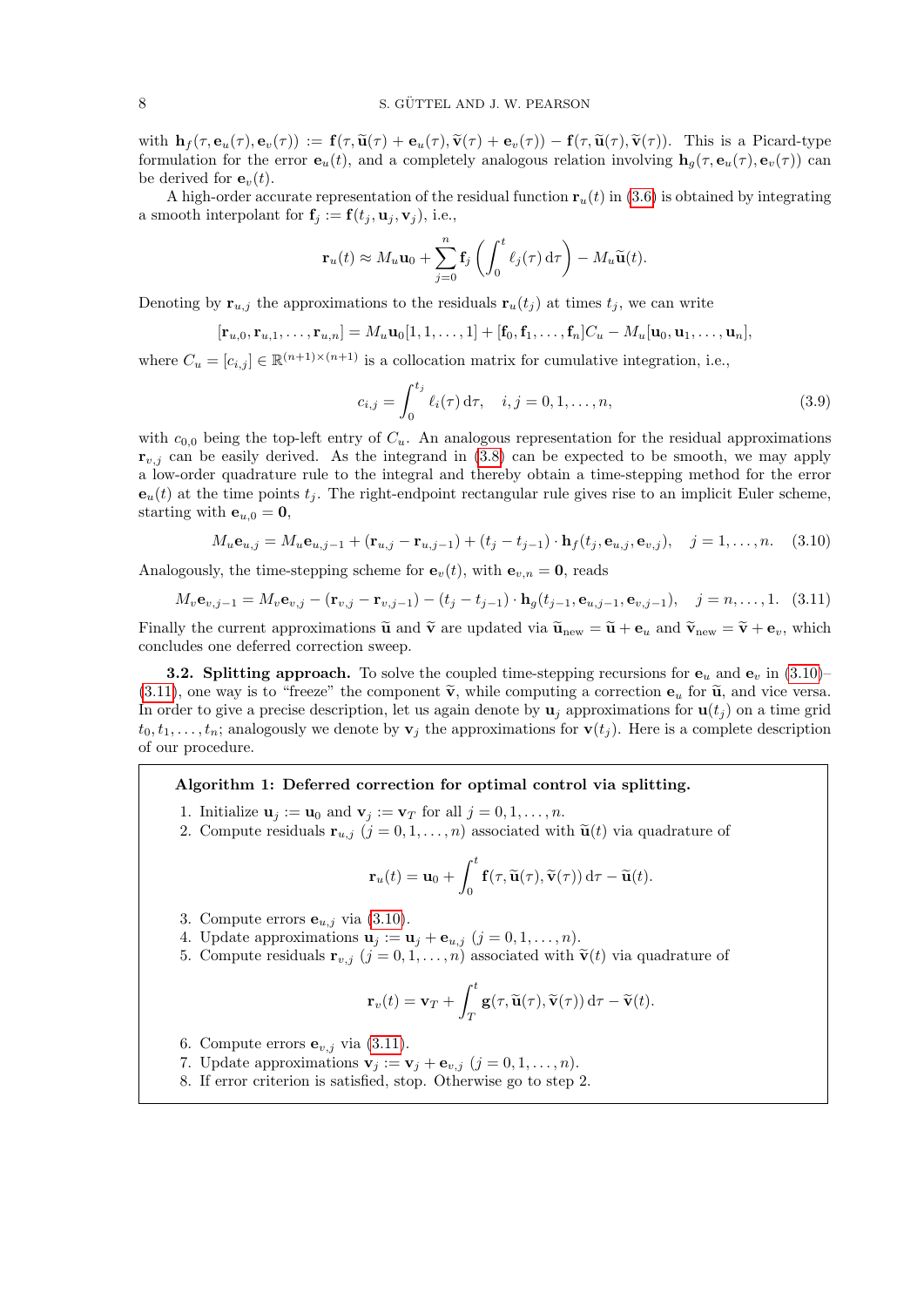<span id="page-9-1"></span>3.3. Coupling approach for linear problems. Consider the coupled system of linear initial/final value problems  $(2.11)$ – $(2.12)$ . It is possible to write down a global system for the errors in  $\tilde{u}$  and  $\tilde{v}$ , and to solve for both error components simultaneously. The equations for the errors simplify due to linearity (cf.  $(3.8)$ ):

$$
\begin{cases}\nM_u \mathbf{e}_u(t) = \mathbf{r}_u(t) + \int_0^t K_1 \mathbf{e}_u(\tau) - K_2 \mathbf{e}_v(\tau) d\tau, \\
M_v \mathbf{e}_v(t) = \mathbf{r}_v(t) - \int_T^t K_3 \mathbf{e}_u(\tau) - K_4 \mathbf{e}_v(\tau) d\tau.\n\end{cases}
$$

Discretizing both equations using the implicit Euler method we obtain

$$
M_u \mathbf{e}_{u,j} = M_u \mathbf{e}_{u,j-1} + (\mathbf{r}_{u,j} - \mathbf{r}_{u,j-1}) + (t_j - t_{j-1}) \cdot (K_1 \mathbf{e}_{u,j} - K_2 \mathbf{e}_{v,j}), \qquad M_u \mathbf{e}_{u,0} = \mathbf{0},
$$
  

$$
M_v \mathbf{e}_{v,j-1} = M_v \mathbf{e}_{v,j} - (\mathbf{r}_{v,j} - \mathbf{r}_{v,j-1}) - (t_j - t_{j-1}) \cdot (K_3 \mathbf{e}_{u,j-1} - K_4 \mathbf{e}_{v,j-1}), \qquad M_v \mathbf{e}_{v,n} = \mathbf{0}.
$$

We can write these relations in form of the following matrix system:

 K3,τ M<sup>⊤</sup> <sup>v</sup> − K4,τ M<sup>u</sup> − K1,τ K2,τ | {z } A eu,<sup>0</sup> eu,<sup>1</sup> . . . eu,n−<sup>1</sup> eu,n ev,<sup>0</sup> ev,<sup>1</sup> . . . ev,n−<sup>1</sup> ev,n = rv,<sup>0</sup> − rv,<sup>1</sup> rv,<sup>1</sup> − rv,<sup>2</sup> . . . rv,n−<sup>1</sup> − rv,n 0 0 ru,<sup>1</sup> − ru,<sup>0</sup> . . . ru,n−<sup>1</sup> − ru,n−<sup>2</sup> ru,n − ru,n−<sup>1</sup> . (3.12)

<span id="page-9-0"></span>Note that the matrix  $\mathcal A$  is exactly the same as that in [\(2.13\)](#page-5-0). This is a major advantage of the deferred correction approach as we can reuse existing solvers and preconditioners for the solution of [\(3.12\)](#page-8-1). Only the right-hand side changes from one sweep to the next, incorporating the latest residuals  $\mathbf{r}_{u,j}$  and  $\mathbf{r}_{v,j}$ . We obtain the following algorithm.

## Algorithm 2: Deferred correction for optimal control via coupling.

- 1. Get initial approximations  $\mathbf{u}_j$  and  $\mathbf{v}_j$   $(j = 0, 1, \ldots, n)$  by solving the linear system [\(2.13\)](#page-5-0).
- 2. Compute residuals  $\mathbf{r}_{u,j}$   $(j = 0, 1, \ldots, n)$  associated with  $\tilde{\mathbf{u}}(t)$  via quadrature of

<span id="page-9-6"></span><span id="page-9-5"></span><span id="page-9-4"></span>
$$
\mathbf{r}_u(t) = \mathbf{u}_0 + \int_0^t K_1 \widetilde{\mathbf{u}}(\tau) - K_2 \widetilde{\mathbf{v}}(\tau) + \widehat{\mathbf{f}}(\tau) d\tau - \widetilde{\mathbf{u}}(t).
$$

3. Compute residuals  $\mathbf{r}_{v,j}$   $(j = 0, 1, \ldots, n)$  associated with  $\tilde{\mathbf{v}}(t)$  via quadrature of

<span id="page-9-3"></span><span id="page-9-2"></span>
$$
\mathbf{r}_{v}(t) = \mathbf{v}_{T} + \int_{T}^{t} K_{3} \widetilde{\mathbf{u}}(\tau) - K_{4} \widetilde{\mathbf{v}}(\tau) + \widehat{\mathbf{g}}(\tau) d\tau - \widetilde{\mathbf{v}}(t).
$$

- 4. Compute errors  $\mathbf{e}_{u,j}$  and  $\mathbf{e}_{v,j}$  by solving the linear system [\(3.12\)](#page-8-1).
- 5. Update approximations  $\mathbf{u}_j := \mathbf{u}_j + \mathbf{e}_{u,j}$  and  $\mathbf{v}_j := \mathbf{v}_j + \mathbf{e}_{v,j}$   $(j = 0, 1, \ldots, n)$ .
- 6. If error criterion is satisfied, stop. Otherwise go to step 2.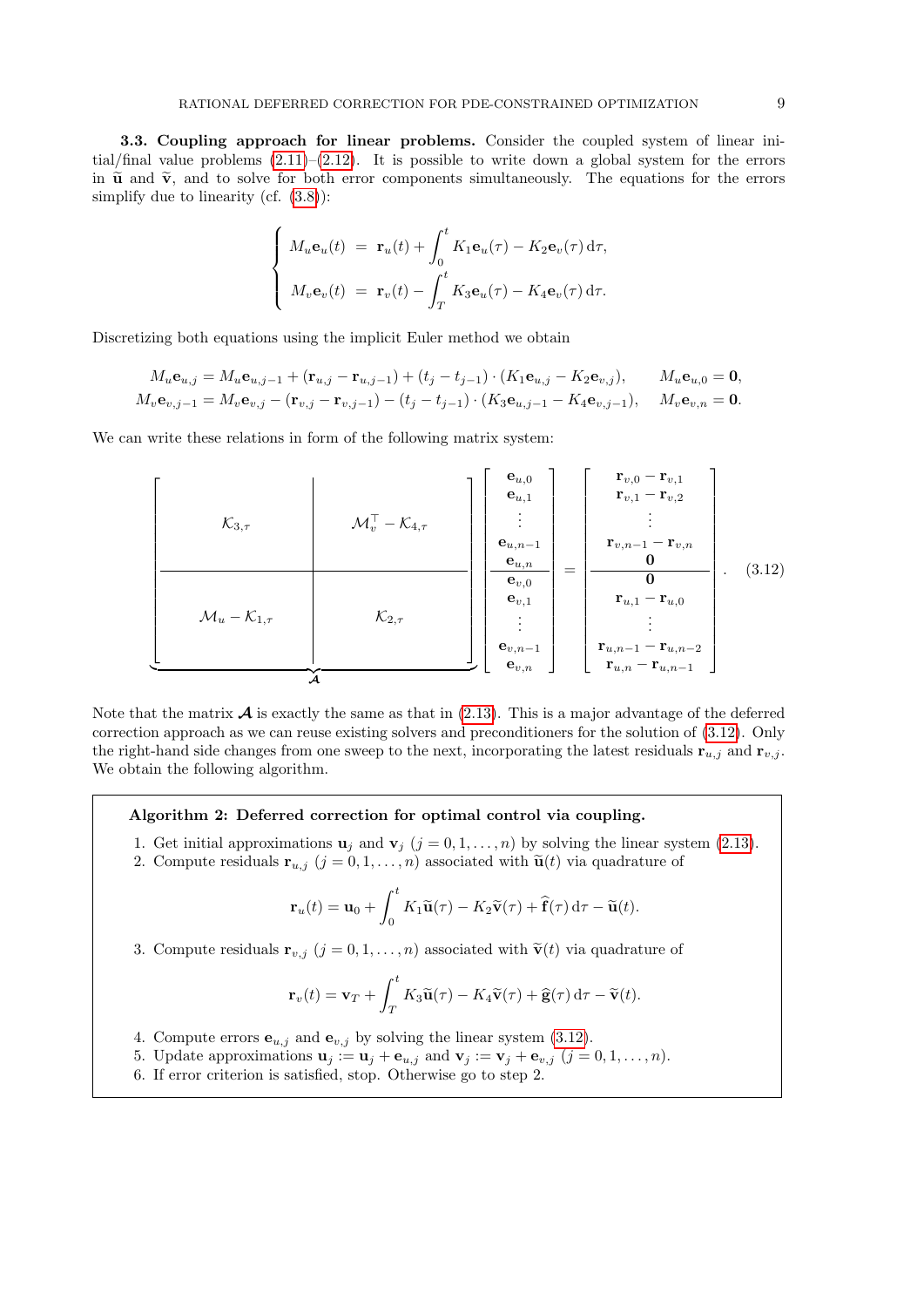### 10 S. GÜTTEL AND J. W. PEARSON

3.4. Rational interpolation scheme. We now draw attention to the choice of Lagrange basis functions  $\ell_j$  (j = 0, 1, ..., n) in [\(3.3\)](#page-6-8). Ideally we want these functions to be smooth so that they can be integrated to high accuracy, but at the same time we wish to flexible in the spacing of the time points  $t_i$ . In most cases, we would like to collocate our approximations  $\mathbf{u}_i$  and  $\mathbf{v}_i$  at *equidistant* time points on  $[0, T]$ . As polynomial interpolation through equidistant data abscissae exhibits exponential instability with increasing degree n, we prefer here to use the rational barycentric interpolants proposed in  $[10]$ . More precisely, given a *blending parameter* b such that  $0 \leq b \leq n$ , we define as in [\[10,](#page-21-9) eq. (11)] the index set

$$
J_k = \{0, 1, \ldots, n - b\} \cap \{k - b, k - b + 1, \ldots, k\}.
$$

and the weights

$$
w_k = (-1)^{k-b} \sum_{i \in J_k} \prod_{j=i,j \neq k}^{i+b} \frac{1}{|t_k - t_j|}.
$$

One can easily verify that the barycentric formula

$$
\ell_j(t) = \frac{w_j}{t - t_j} / \sum_{k=0}^n \frac{w_k}{t - w_k}
$$

represents a rational function satisfying  $\ell_i(t_i) = \delta_{ij}$  as required, and has no poles on the real axis (hence is smooth). A deferred correction scheme for initial value problems based on these rational interpolants has been previously proposed in  $[17]$ . The choice of the parameter b influences the order of smoothness of the interpolation scheme and it has to be balanced with the growing Lebesgue constant; see, e.g., [\[10,](#page-21-9) [16,](#page-21-10) [17\]](#page-22-8). In our numerical experiments we use  $b = \min(n, 10)$ , and find this to be a good compromise between high approximation accuracy and low condition number of the interpolation scheme.

4. Convergence analysis. In this section we analyze the splitting and the coupling approach for a scalar linear system

$$
\begin{cases}\n u'(t) = k_1 u(t) - k_2 v(t), & \text{if } u(0) \in \mathbb{R} \text{ given},\n\end{cases} \tag{4.1}
$$

<span id="page-10-0"></span>
$$
\begin{cases}\nv'(t) = k_3 u(t) - k_4 v(t), & v(T) \in \mathbb{R} \text{ given.} \\
\end{cases} \tag{4.2}
$$

We will show that both approaches are related to power iteration for a certain eigenvalue problem, and how the spectral properties of the iteration matrices relate to the convergence of each method. For basic convergence results on the power iteration we refer to [\[34,](#page-22-20) Section 4.1]. A similar connection to iterative linear algebra methods, in this case the Gauss–Seidel method, has been made in [\[21\]](#page-22-7) for the single-ODE deferred correction scheme.

**4.1. Splitting approach.** Assume we are given  $\widetilde{\mathbf{U}} = [u_0, u_1, \dots, u_n]$ , a vector which collects the values of a deferred correction approximation  $\tilde{u}(t)$  at time points  $t_0, t_1, \ldots, t_n$ . Likewise, we define  $\widetilde{\mathbf{V}} = [v_0, v_1, \dots, v_n]$ . The residual vector  $\mathbf{R}_u = [r_{u,0}, r_{u,1}, \dots, r_{u,n}]$  associated with  $\widetilde{\mathbf{U}}$  is defined as

$$
\mathbf{R}_u = [u_0, u_0, \dots, u_0] + \left[ \int_0^{t_j} \left[ \mathbb{I} \left( k_1 \widetilde{\mathbf{U}} - k_2 \widetilde{\mathbf{V}} \right) \right] (\tau) d\tau \right]_{j=0,1,\dots,n} - \widetilde{\mathbf{U}}, \tag{4.3}
$$

where the interpolation operator  $\mathbb{I}$  maps a row vector with  $n+1$  entries to its interpolating function. The cumulative integration of  $\mathbb{I} \widetilde{\mathbf{u}}$  is a linear operation and can hence be represented as a matrix product with a collocation matrix  $C_u \in \mathbb{R}^{(n+1)\times(n+1)}$  defined in [\(3.9\)](#page-7-3), i.e.,

$$
\mathbf{R}_u = [u_0, u_0, \dots, u_0] + (k_1 \widetilde{\mathbf{U}} - k_2 \widetilde{\mathbf{V}}) C_u - \widetilde{\mathbf{U}}.
$$
\n(4.4)

We now turn our attention to the implicit Euler recursion  $(3.11)$ , which for the linear test problem simplifies to  $e_{u,0} = 0$  and

$$
e_{u,j} = e_{u,j-1} + (r_{u,j} - r_{u,j-1}) + \tau_j k_1 e_{u,j}, \quad j = 1, \dots, n,
$$
\n(4.5)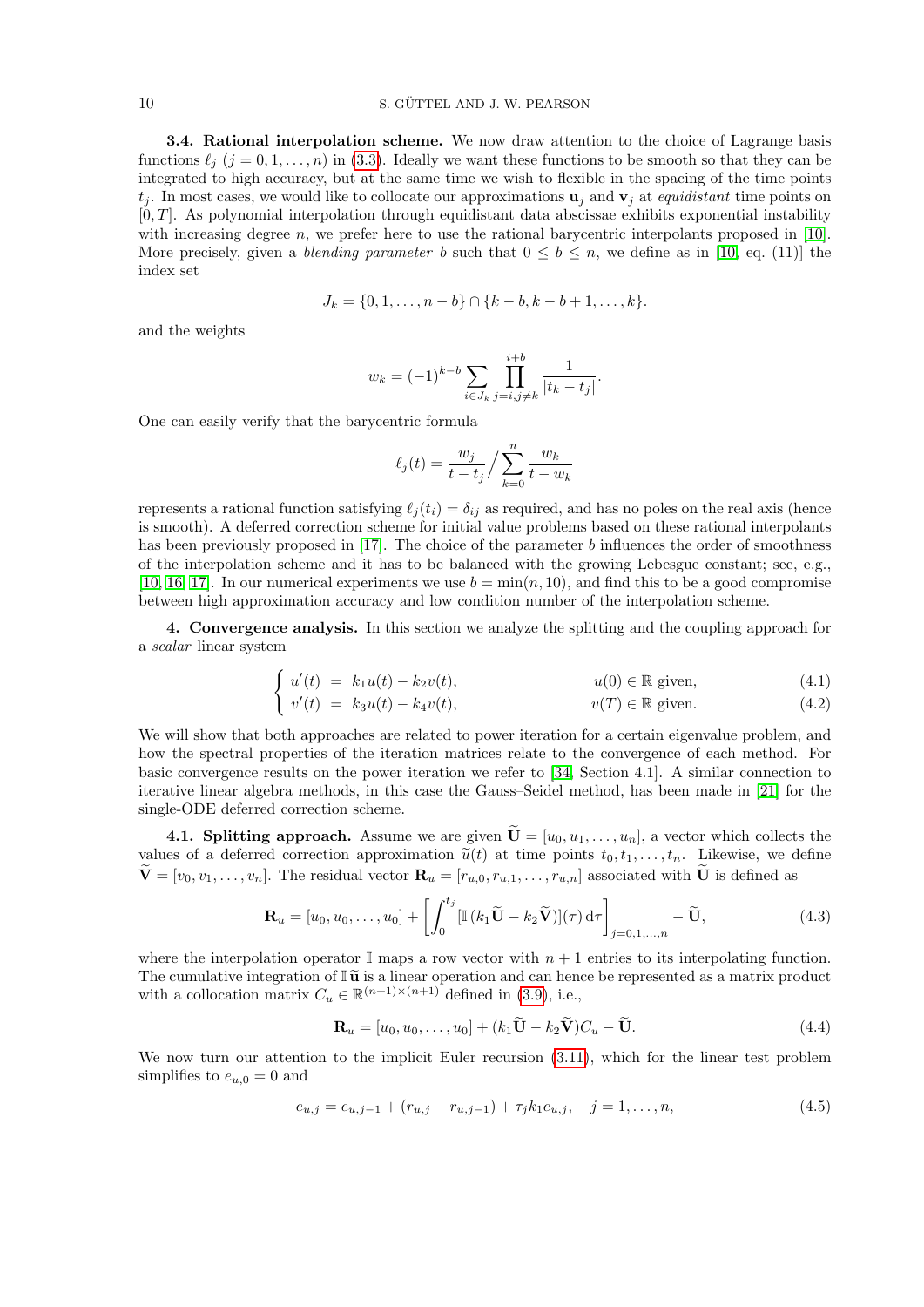where  $\tau_j = t_j - t_{j-1}$ . Defining the vector  $\mathbf{E}_u = [e_{u,0}, e_{u,1}, \dots, e_{u,n}]$  and the  $(n+1) \times (n+1)$  matrices

$$
D_u = \begin{bmatrix} 0 & -1 & & & \\ & 1 & -1 & & \\ & & 1 & \ddots & \\ & & & & \ddots & -1 \\ & & & & & 1 \end{bmatrix}, \quad E_u = \begin{bmatrix} 1 & -1 & & & & \\ & 1 - \tau_1 k_1 & -1 & & \\ & & 1 - \tau_2 k_1 & \ddots & \\ & & & & \ddots & -1 \\ & & & & & 1 - \tau_n k_1 \end{bmatrix},
$$

we can write the implicit Euler recursion [\(4.5\)](#page-9-2) in the form

$$
\mathbf{E}_u E_u = \mathbf{R}_u D_u.
$$

Combining this with formula [\(4.4\)](#page-9-3) for  $\mathbf{R}_u$ , and using that  $[u_0, u_0, \ldots, u_0]D_u = [0, 0, \ldots, 0]$ , we obtain

<span id="page-11-1"></span>
$$
\mathbf{E}_u = \widetilde{\mathbf{U}}(k_1 C_u D_u - D_u) E_u^{-1} - \widetilde{\mathbf{V}} k_2 C_u D_u E_u^{-1}.
$$

Finally, in deferred correction the next iterate is obtained via  $\widetilde{\mathbf{U}}_{\text{new}} = \widetilde{\mathbf{U}} + \mathbf{E}_u$ , and hence

$$
\widetilde{\mathbf{U}}_{\text{new}} = \widetilde{\mathbf{U}}(E_u + k_1 C_u D_u - D_u) E_u^{-1} - \widetilde{\mathbf{V}} k_2 C_u D_u E_u^{-1} = \widetilde{\mathbf{U}} M_u + \widetilde{\mathbf{V}} N_u,
$$

with  $M_u = (E_u + k_1 C_u D_u - D_u) E_u^{-1}$  and  $N_u = -k_2 C_u D_u E_u^{-1}$ . A similar derivation for  $\tilde{V}$  yields

<span id="page-11-2"></span>
$$
\mathbf{V}_{\text{new}} = \mathbf{U}_{\text{new}} M_v + \mathbf{V} N_v,
$$

where  $M_v = k_3 C_v D_v E_v^{-1}$ ,  $N_v = (E_v - k_4 C_v D_v - D_v) E_v^{-1}$ , and

$$
D_v = \begin{bmatrix} 1 & & & & \\ -1 & \ddots & & & \\ & \ddots & 1 & & \\ & & -1 & 1 & 0 \\ & & & -1 & 0 \end{bmatrix}, \quad E_v = \begin{bmatrix} 1 - \tau_1 k_4 & & & & \\ -1 & \ddots & & & \\ & \ddots & 1 - \tau_{n-1} k_4 & & \\ & & -1 & 1 - \tau_n k_4 & \\ & & & -1 & 1 \end{bmatrix}.
$$

Combining these two nested recursions for  $\widetilde{U}$  and  $\widetilde{V}$  into one gives

$$
[\widetilde{\mathbf{U}}_{\text{new}}, \widetilde{\mathbf{V}}_{\text{new}}] = [\widetilde{\mathbf{U}}, \widetilde{\mathbf{V}}] \underbrace{\begin{bmatrix} M_u & O \\ N_u & N_v \end{bmatrix} \begin{bmatrix} I & M_v \\ O & I \end{bmatrix}}_{\mathcal{S}}.
$$
\n(4.6)

This finally shows that our deferred correction approach with splitting applied to a linear problem is equivalent to a power iteration with the matrix S. Due to the special structure of the matrices  $M_u$  and  $N_v$  is it easy to see that S has an eigenvalue equal to 1 of geometric multiplicity at least 2. Together with the conditions for  $u_0$  and  $v_n$  the power iteration is then guaranteed to converge to a unique solution (a linear combination of the two eigenvectors associated with the eigenvalue 1) if all other eigenvalues of the iteration matrix have modulus strictly less than 1. The following theorem summarizes our findings.

<span id="page-11-0"></span>THEOREM 4.1. The matrix S defined in [\(4.6\)](#page-10-0) has an eigenvalue  $\lambda = 1$  of geometric multiplicity at least 2. The splitting deferred correction method given in Algorithm 1 applied to the linear test problem  $(4.1)$ – $(4.2)$  is guaranteed to converge to an eigenvector of S if the eigenvalues of S sorted by non-increasing modulus satisfy

$$
1 = \lambda_1 = \lambda_2 > |\lambda_3| \ge |\lambda_4| \ge \cdots.
$$

We will illustrate this convergence result in section [4.3](#page-11-0) and at a heat control problem in section [6.](#page-14-0)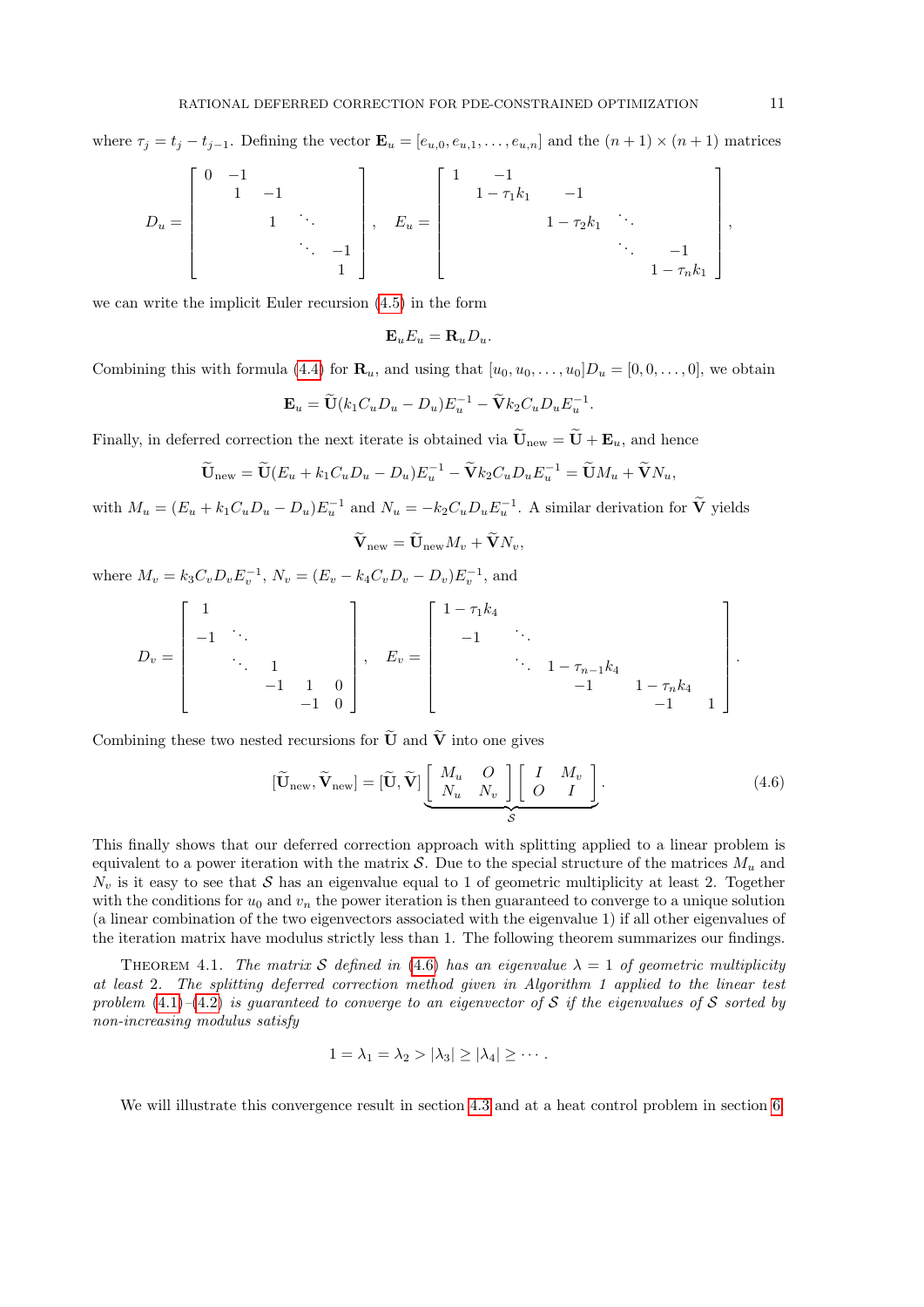<span id="page-12-1"></span>4.2. Coupling approach. We now analyze the coupling approach for the same linear test problem  $(4.1)$ – $(4.2)$ . The scalar form of the coupled time-stepping scheme reads

$$
E_{v}^{\top}
$$
\n
$$
E_{u}^{\top}
$$
\n
$$
E_{u}^{\top}
$$
\n
$$
T_{n}k_{2}
$$
\n
$$
E_{v}^{\top}
$$
\n
$$
T_{n-1}k_{2}
$$
\n
$$
T_{n-1}k_{2}
$$
\n
$$
T_{n-1}k_{2}
$$
\n
$$
T_{n-1}k_{2}
$$
\n
$$
T_{n-1}k_{2}
$$
\n
$$
T_{n-1}k_{2}
$$
\n
$$
T_{n-1}k_{2}
$$
\n
$$
T_{n-1}k_{2}
$$
\n
$$
T_{n-1}k_{2}
$$
\n
$$
T_{n-1}k_{2}
$$
\n
$$
T_{n-1}k_{2}
$$
\n
$$
T_{n-1}k_{2}
$$
\n
$$
T_{n-1}k_{2}
$$
\n
$$
T_{n-1}k_{2}
$$
\n
$$
T_{n-1}k_{2}
$$
\n
$$
T_{n-1}k_{2}
$$
\n
$$
T_{n-1}k_{2}
$$
\n
$$
T_{n-1}k_{2}
$$
\n
$$
T_{n-1}k_{2}
$$
\n
$$
T_{n-1}k_{2}
$$
\n
$$
T_{n-1}k_{2}
$$
\n
$$
T_{n-1}k_{2}
$$
\n
$$
T_{n-1}k_{2}
$$
\n
$$
T_{n-1}k_{2}
$$
\n
$$
T_{n-1}k_{2}
$$
\n
$$
T_{n-1}k_{2}
$$
\n
$$
T_{n-1}k_{2}
$$
\n
$$
T_{n-1}k_{2}
$$
\n
$$
T_{n-1}k_{2}
$$
\n
$$
T_{n-1}k_{2}
$$
\n
$$
T_{n-1}k_{2}
$$
\n
$$
T_{n-1}k_{2}
$$
\n
$$
T_{n-1}k_{2}
$$
\n
$$
T_{n-1}k_{2}
$$
\n
$$
T_{n-1}k_{2}
$$
\n
$$
T_{n-1}k_{2
$$

or equivalently (written in transposed form),

$$
\left[\mathbf{E}_u, \mathbf{E}_v\right] \begin{bmatrix} T_u & E_u \\ E_v & T_v \end{bmatrix} = \left[\mathbf{R}_u, \mathbf{R}_v\right] \begin{bmatrix} D_u \\ D_v \end{bmatrix},\tag{4.7}
$$

where  $\mathbf{E}_u$ ,  $\mathbf{E}_v$ ,  $E_u$ ,  $E_v$ ,  $D_u$ ,  $D_v$  are defined as in the previous subsection,  $T_u = k_3 \cdot diag(\tau_1, \tau_2, \dots, \tau_n, 0)$ and  $T_v = k_2 \cdot diag(0, \tau_1, \ldots, \tau_{n-1}, \tau_n)$ . Now, using the linear forms of the residuals (cf. [\(4.3\)](#page-9-6)) we have

$$
\begin{aligned} \left[\mathbf{R}_u, \mathbf{R}_v\right] \left[\begin{array}{c} D_u \\ D_v \end{array}\right] &= \left[\widetilde{\mathbf{U}}, \widetilde{\mathbf{V}}\right] \left[\begin{array}{cc} k_3 C_v D_v & k_1 C_u D_u - D_u \\ -k_4 C_v D_v - D_v & -k_2 C_u D_u \end{array}\right] \\ &= \left[\widetilde{\mathbf{U}}, \widetilde{\mathbf{V}}\right] \left[\begin{array}{cc} k_1 C_u - I & k_3 C_v \\ -k_2 C_u & -k_4 C_v - I \end{array}\right] \left[\begin{array}{cc} D_u \\ D_v \end{array}\right]. \end{aligned}
$$

Combining this relation with formula [\(4.7\)](#page-11-1) for the error  $[\mathbf{E}_u, \mathbf{E}_v]$  we arrive at

$$
[\widetilde{\mathbf{U}}_{\text{new}}, \widetilde{\mathbf{V}}_{\text{new}}] = [\widetilde{\mathbf{U}}, \widetilde{\mathbf{V}}] + [\mathbf{E}_u, \mathbf{E}_v]
$$
  
= [\widetilde{\mathbf{U}}, \widetilde{\mathbf{V}}] \left( I + \begin{bmatrix} k\_1 C\_u - I & k\_3 C\_v \\ -k\_2 C\_u & -k\_4 C\_v - I \end{bmatrix} \begin{bmatrix} D\_u \\ D\_v \end{bmatrix} \begin{bmatrix} T\_u & E\_u \\ E\_v & T\_v \end{bmatrix}^{-1} \right). (4.8)

Again, this is a power iteration applied with the matrix  $\mathcal C$  and the following theorem is immediate.

THEOREM 4.2. The matrix C defined in [\(4.8\)](#page-11-2) has an eigenvalue  $\lambda = 1$  of geometric multiplicity at least 2. The coupling deferred correction method given in Algorithm 2 applied to the linear test problem  $(4.1)$ – $(4.2)$  is guaranteed to converge to an eigenvector of C if the eigenvalues sorted by non-increasing modulus satisfy

$$
1 = \lambda_1 = \lambda_2 > |\lambda_3| \ge |\lambda_4| \ge \cdots.
$$

<span id="page-12-0"></span>4.3. Numerical illustration and the non-scalar case. In Figure [4.1](#page-12-1) we illustrate the above results for the scalar test problem

$$
u' = -4.935u + 20v, \quad u(0) = 1,
$$
  

$$
v' = u + 4.935v, \qquad v(1) = 0.
$$

The parameters are chosen to match those of the (non-scalar) heat equation example in section [6.1.](#page-14-1) The time interval [0, 1] is discretized by equispaced time points  $t_j = j/n$ ,  $j = 0, 1, \ldots, n = 10$ , using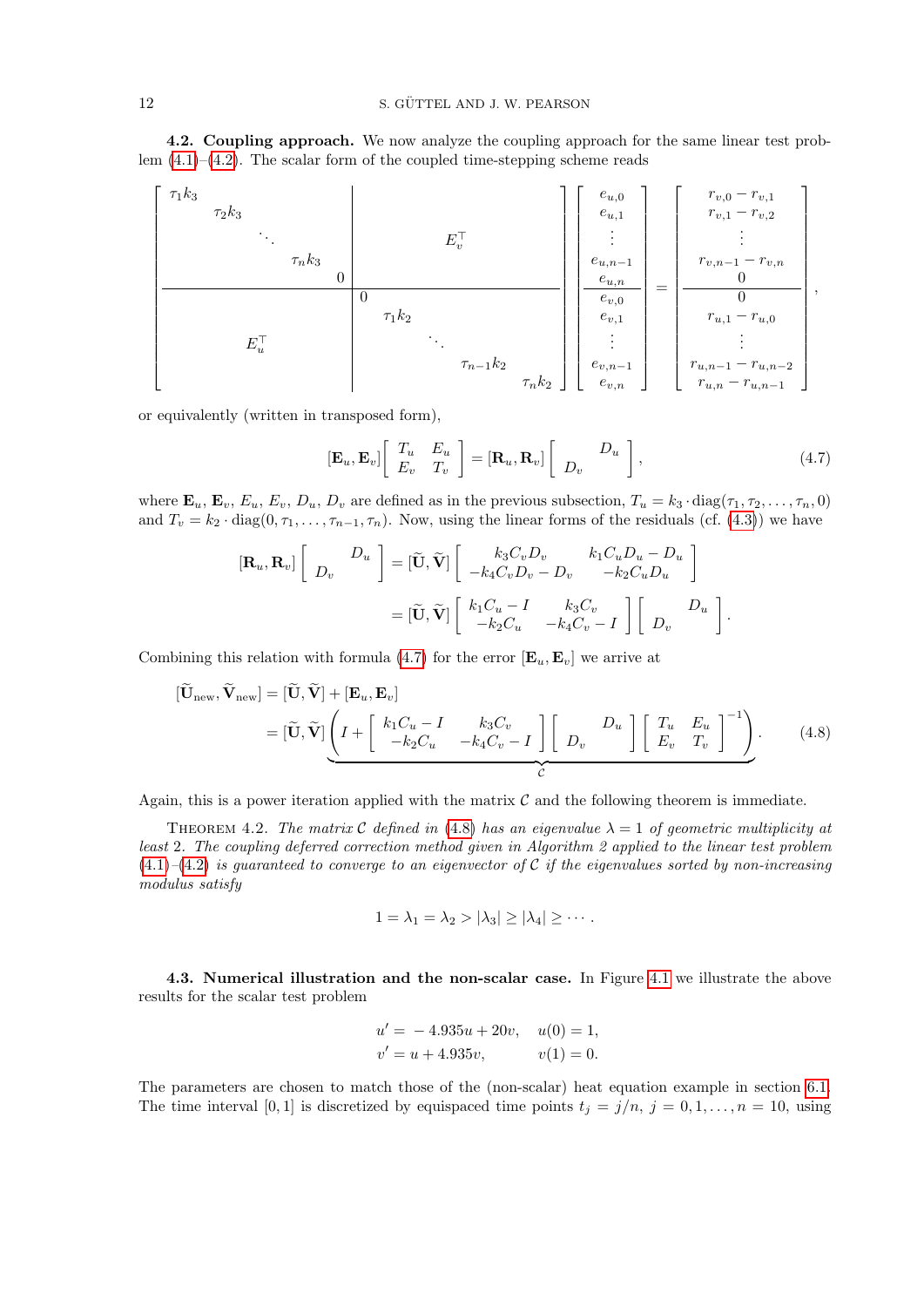

Fig. 4.1: Illustration of our convergence analysis of the splitting and coupling approaches applied to a linear test problem. Left: Eigenvalues of the iteration matrices associated with the splitting (blue circles) and coupling (red stars) approaches. The eigenvalues  $\lambda_1 = \lambda_2 = 1$  are outside the visible region. Right: Convergence curves for both components u and v of the solutions after each sweep. Sweep 0 corresponds to the initial guess (which is constant in the splitting approach and obtained from a single implicit Euler run in the coupling approach).

the barycentric rational interpolation scheme with blending parameter  $b = 10$  (as  $b = n$  this actually amounts to polynomial interpolation; see [\[10\]](#page-21-9)). On the left of Figure [4.1](#page-12-1) we plot the eigenvalues of the splitting and coupling iteration matrices,  $S$  (blue circles) and  $C$  (red pluses), respectively. The enclosing circles are of radius  $|\lambda_3|$ . On the right of Figure [4.1](#page-12-1) we show the error of the approximate solutions obtained via the two deferred correction approaches. We observe geometric convergence at rate  $|\lambda_3|$ (indicated by the dotted line), as expected from a power iteration. The convergence factor of the coupling approach,  $|\lambda_3| = 0.26$ , is significantly better than that of the splitting approach,  $|\lambda_3| = 0.47$ .

Let us also comment on non-scalar problems, in particular, the heat control problem. The homogeneous form of  $(2.2)$ – $(2.3)$  with finite difference or spectral discretization (i.e.,  $M_u = M_v = I$ ) is

$$
\begin{cases}\n\mathbf{u}'(t) = L\mathbf{u}(t) + \frac{1}{\beta}\mathbf{v}(t), & \mathbf{u}(0) = \mathbf{u}_0 \in \mathbb{R}^N \text{ given,} \\
\mathbf{v}'(t) = \mathbf{u}(t) - L\mathbf{v}(t), & \mathbf{v}(T) = \mathbf{v}_T \in \mathbb{R}^N \text{ given,}\n\end{cases}
$$

with  $L \in \mathbb{R}^{N \times N}$  corresponding to a discretization of  $\nabla^2$ . Assuming that  $L = XDX^{-1}$  is diagonalizable with  $D = \text{diag}(\lambda_1, \lambda_2, \dots, \lambda_N)$ , the above system decouples into N scalar equations of the studied form. In section [6.1](#page-14-1) we will indeed find that the smallest eigenvalue of the discretization matrix for the diffusion operator  $\nabla^2$  dictates the convergence behavior of our deferred correction scheme.

In general it does not seem to be possible to relate the convergence of our deferred correction method to a simple scalar problem, in particular, when dealing with differential-algebraic equations where time derivatives are pre-multiplied by singular matrices  $M_u, M_v$  as, for example, in the Stokes problem. A thorough convergence analysis for such problems will be subject of future work.

5. Computational considerations. We discuss a number of computational aspects which play a role when implementing the deferred correction methods presented in this article. In particular, there are three main sources of numerical error in our method:

- error from the spatial discretization,
- error from the time discretization,
- linear algebra error from inner solves of  $(2.13)$ .

These errors need to be balanced to obtain an efficient method, and such considerations become particularly relevant when solving large-scale and very complex problems. We will discuss this in some detail in the following sections. However, as the main focus of this paper is on the algorithmic presentation and analysis of our method, we keep this discussion brief.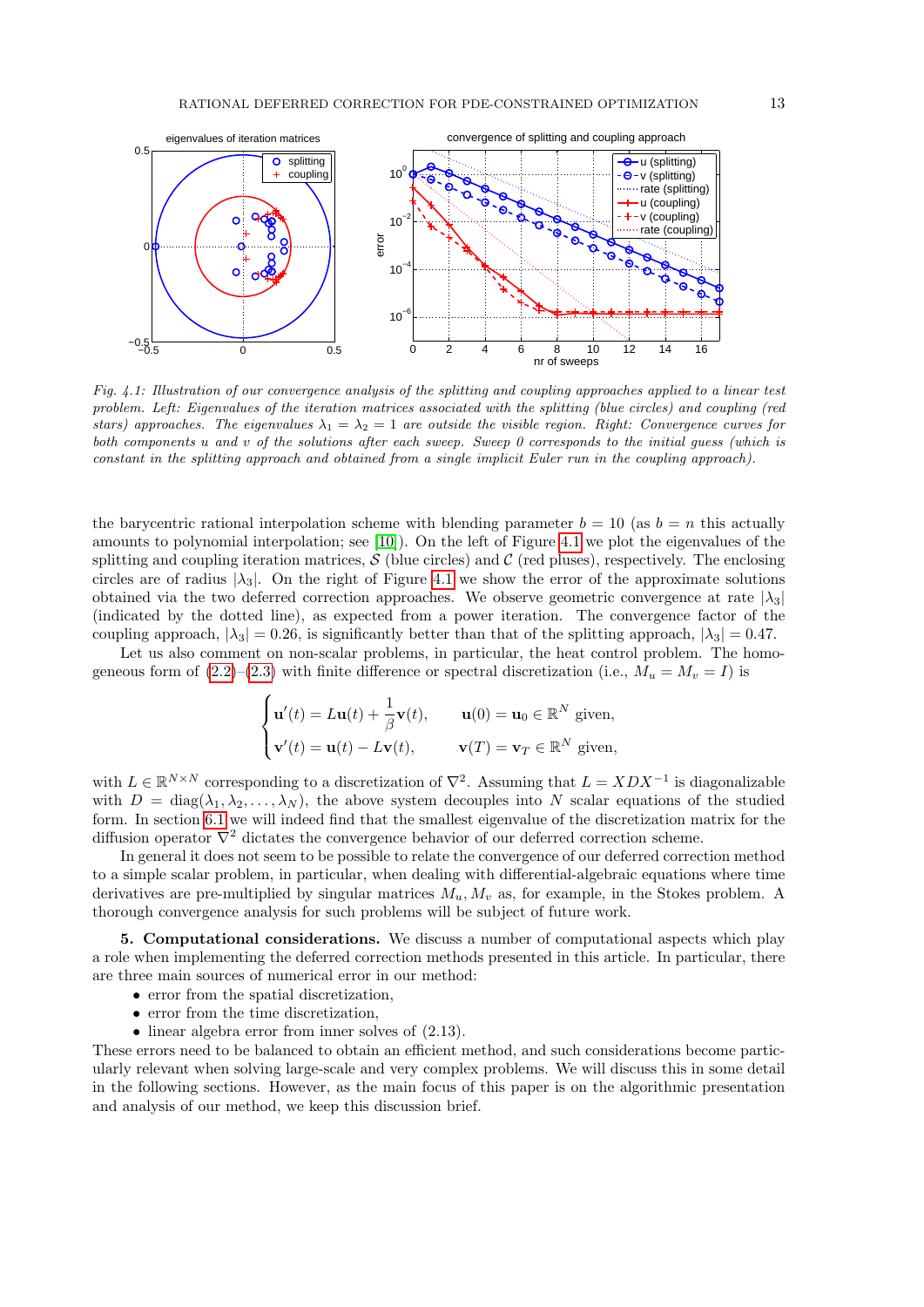<span id="page-14-0"></span>5.1. Discretization in space. The methods proposed in section [3](#page-6-0) are presented in a general form, and should be implementable with any method of spatial discretization (for example spectral methods, finite elements, finite differences, meshless methods).

<span id="page-14-1"></span>The choice of the "best" method for spatial discretization will depend on the problem being solved, and the domain on which the solution is sought. One of the determining factors is the size of the matrix systems being solved and their conditioning. For example, in many scenarios a spectral method will generate a much more accurate solution than a finite element method with a comparable number of mesh points, however, the conditioning of the discretization matrices is likely to be much worse (to illustrate, for the Laplacian operator the conditioning of a finite element matrix can grow in inverse proportion to the square of the mesh size [\[9,](#page-21-11) Chapter 2], whereas the conditioning of a spectral collocation matrix is more severe [\[33,](#page-22-21) Chapter 6]). This trade-off between a method's theoretical accuracy and the conditioning of the resulting matrix is an important consideration when solving large-scale PDE-constrained optimization problems.

To illustrate the high solution accuracy that can be achieved with our deferred correction approach, we predominantly use spectral space discretizations for the numerical experiments in section [6.](#page-14-0) However, we will also demonstrate that a high-order time discretization can significantly reduce the computational cost even with low-order spatial discretizations (such as finite elements) because the number of required time steps is smaller.

5.2. Discretization in time. Along with the spatial discretization, consideration needs to be given to the discretization in time. In this paper we exclusively used an implicit Euler time stepping scheme with constant time steps  $\tau_j = t_j - t_{j-1} = \text{constant}$ . In principle we could use any quadrature rule (time stepping scheme) to the error equation [\(3.8\)](#page-6-7), however, we found the right-endpoint rectangular rule (implicit Euler method) effective and particularly easy to implement within the deferred correction framework. In particular, with equidistant time steps the matrices  $M_u - \tau_i K_1$  and  $M_v - \tau_i K_4$  implicitly appearing in (2.13) will be identical across all time steps. When a direct linear system solver is employed, only a single matrix factorization needs to be computed across all time steps. If the systems are solved iteratively, we can benefit from constant time steps by employing one of the many preconditioners that have been developed for such a situation (see, e.g., [\[26,](#page-22-9) [27,](#page-22-10) [28,](#page-22-11) [37,](#page-22-12) [38,](#page-22-13) [39,](#page-22-14) [41,](#page-22-15) [45\]](#page-22-16)).

5.3. Inexact inner solves. Another key aspect of our deferred correction method is that of the required accuracy when solving the matrix system (2.13). Note that this system is solved repeatedly with different right-hand sides at each deferred correction sweep. For early sweeps in particular, where the accuracy in the approximate solution is relatively poor, it seems unnecessary to solve this system to high accuracy. We are therefore presented with the option of constructing preconditioned iterative methods, of the form discussed in [\[19,](#page-22-17) [27,](#page-22-10) [28,](#page-22-11) [30,](#page-22-18) [46\]](#page-22-19), for the matrix systems (2.13) (as opposed to applying direct methods). Of course the viability and effectiveness of such an approach will depend on the PDE which we wish to solve, and the resulting complexity of the matrix system. Once a fast and robust iterative method has been constructed for the problem at hand, it can easily be applied within a deferred correction method. A reasonable heuristic would be to solve the matrix system to a tolerance a fraction of the size of the expected update (e.g., if the update is of  $\mathcal{O}(10^{-3})$ ) there is little point solving the system to a much lower error tolerance).

The choice of whether to apply a direct or iterative method is likely to be influenced by the method of spatial discretization. For instance, if a finite element discretization is applied, the matrix (2.13) will be large and sparse, and hence a preconditioned iterative method will be the preferred option (provided a suitable preconditioner can be constructed). By contrast when a spectral space discretization is used, the matrix system will be denser and of lower dimension, and hence a direct method should be used.

In addition, the choice of solver will also depend on whether the coupling or splitting approach is used. For the coupling approach, the systems to be solved are much larger and an iterative solution method may be the only option. For the splitting approach, one is solely required to compute solutions to (smaller) block triangular systems and direct solution methods may be attractive. To summarize, the solver for (2.13) should be tailored to the PDE-constrained optimization problem at hand, the space and time discretization approach being used, and the accuracy requirements.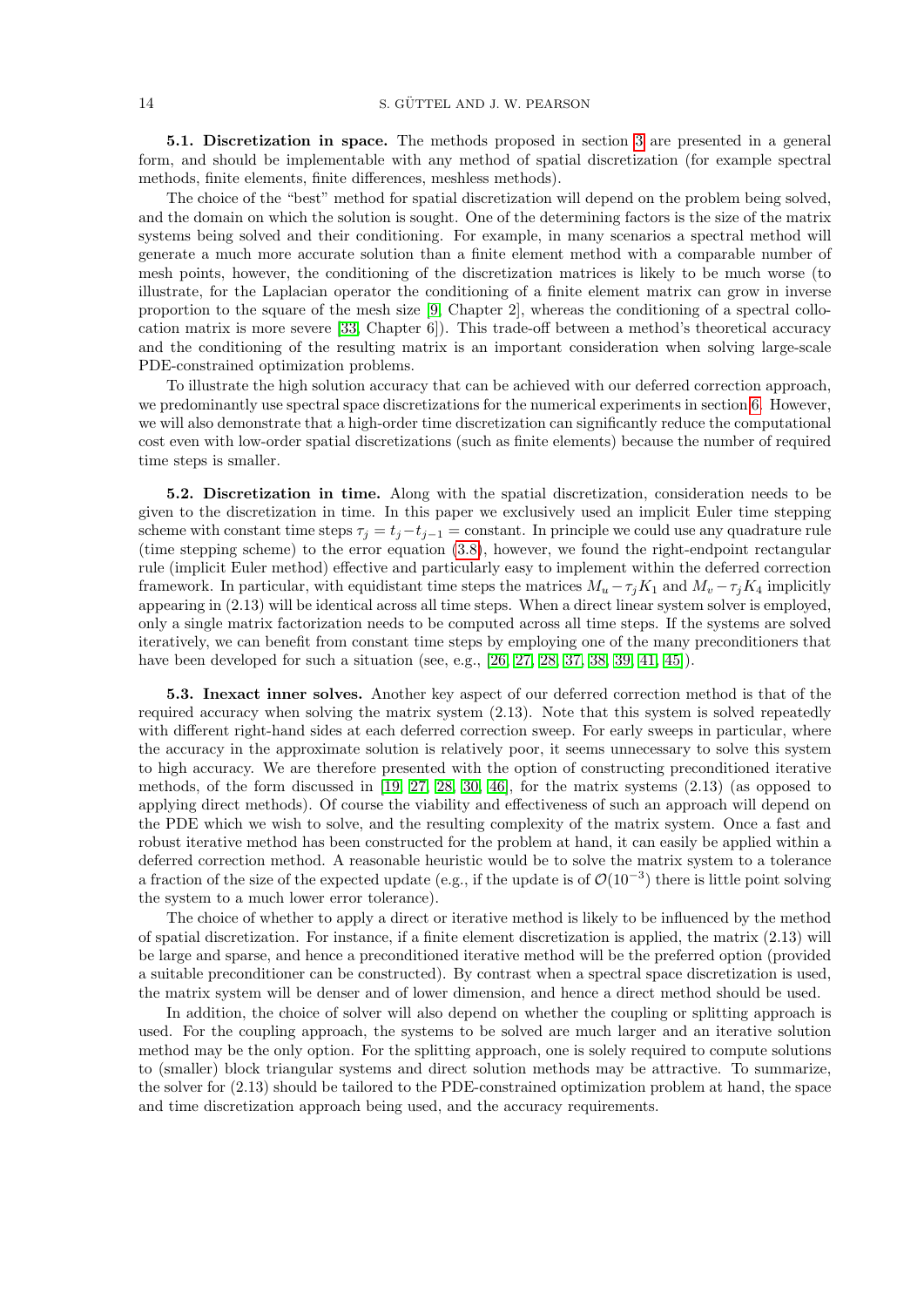<span id="page-15-0"></span>6. Numerical experiments. The development of test problems for PDE-constrained optimization is a highly non-trivial task. A contribution of the following two subsections is to derive test problems with analytic solutions. In order to evaluate the accuracy of the deferred correction solutions we discretize these problems using spectral methods. The third subsection considers a convection–diffusion problem without a known analytic solution, and the fourth problem is of a larger scale using a finite element discretization and a preconditioned iterative solver.

The MATLAB codes for all tests are available online at <http://guettel.com/dccontrol>.

6.1. 2D heat control problem with spectral space discretization. The components of our first test problem, for the heat equation control problem [\(2.1\)](#page-2-2), are stated below. It can be shown that this is an exact solution of the continuous optimality conditions [\(2.2\)](#page-2-0) and [\(2.3\)](#page-2-1), along with all initial and boundary conditions imposed on y and  $\lambda$ ,

$$
y = \left(\frac{4}{d\pi^2 \beta} e^T - \frac{4}{(4 + d\pi^2)\beta} e^t\right) \prod_{k=1}^d \cos\left(\frac{\pi x_k}{2}\right),
$$
  
\n
$$
\lambda = (e^T - e^t) \prod_{k=1}^d \cos\left(\frac{\pi x_k}{2}\right), \qquad \left[u = \frac{1}{\beta}\lambda\right]
$$
  
\n
$$
y_d = \left(\left[\frac{d\pi^2}{4} + \frac{4}{d\pi^2 \beta}\right] e^T + \left[1 - \frac{d\pi^2}{4} - \frac{4}{(4 + d\pi^2)\beta}\right] e^t\right) \prod_{k=1}^d \cos\left(\frac{\pi x_k}{2}\right),
$$
  
\n
$$
y_0 = \left(\frac{4}{d\pi^2 \beta} e^T - \frac{4}{(4 + d\pi^2)\beta}\right) \prod_{k=1}^d \cos\left(\frac{\pi x_k}{2}\right),
$$
  
\n
$$
h = 0,
$$

where  $d \in \{2,3\}$  is the dimension of the problem, which is solved on the space domain  $[-1,1]^d$  and the time interval [0, T]. For the purpose of this test we choose  $d = 2, T = 1$ , and  $\beta = 0.05$ . We are then able to input the above  $y_d$ ,  $y_0$ , and h into the heat equation control problem [\(2.1\)](#page-2-2), and compare the solutions obtained with the explicit expressions for y and  $\lambda$ . For the space discretization we use a spectral collocation scheme with 11 Chebyshev points on  $[-1, 1]$  in each coordinate direction. The time interval [0, 1] is discretized by equidistant time points  $t_j = j/n$ ,  $j = 0, 1, \ldots, n = 10$ , using the rational barycentric interpolation scheme with blending parameter  $b = 10$ .

The numerical results are shown in Figure [6.1.](#page-15-0) On the left, we plot the relative error in the solutions  $(\mathbf{u}, \mathbf{v})$  (which are the discretization vectors of  $(y, \lambda)$ ) computed by the splitting and coupling approaches after  $0, 1, \ldots$  sweeps. Here, 0 sweeps corresponds to the error of the initializations of  $\mathbf{u}_i$  and  $\mathbf{v}_i$  in both cases, i.e., a constant initialization  $\mathbf{u}_i = \mathbf{u}_0$  and  $\mathbf{v}_i = \mathbf{v}_T$   $(j = 0, 1, \ldots, n)$  in the splitting approach, and for the coupling approach the implicit Euler approximations obtained by solving [\(2.13\)](#page-5-0) once. The relative error of the approximation  $\tilde{\mathbf{u}}(t)$  defined in [\(3.3\)](#page-6-8) is measured after each sweep as

$$
\text{relerr} = \frac{\max_{j=0,\dots,n} ||\mathbf{u}(t_j) - \widetilde{\mathbf{u}}(t_j)||_{\infty}}{\max_{j=0,\dots,n} ||\mathbf{u}(t_j)||_{\infty}},
$$

where  $\mathbf{u}(t)$  is the vector function that corresponds to the evaluation of the analytic solution at the spatial grid points. An analogous error measure is used for  $\tilde{\mathbf{v}}(t)$ .

We also show in Figure [6.1](#page-15-0) (left) the convergence rate predicted by the scalar analysis in section [4.](#page-9-0) The parameters are chosen as in section [4.3,](#page-11-0) with  $k_1 = k_4$  corresponding to the eigenvalue of smallest modulus of the matrix  $K_1 = K_4$ , the discretization matrix of  $\nabla^2$ ,  $k_2 = -1/\beta = -20$ , and  $k_3 = 1$ . We find that the convergence behavior is very well described by this scalar approximation. The stagnation of the error curves at level  $\approx 4e$ -10 indicates that the spatial discretization is of that accuracy (note that we always compare to the analytic solution).

On the right of Figure [6.1](#page-15-0) we show the relative error in  $\bf{u}$  after 0, 1, 2, 5 and 10 deferred correction sweeps with the coupling approach, when the number of time steps  $n$  is varied. This test verifies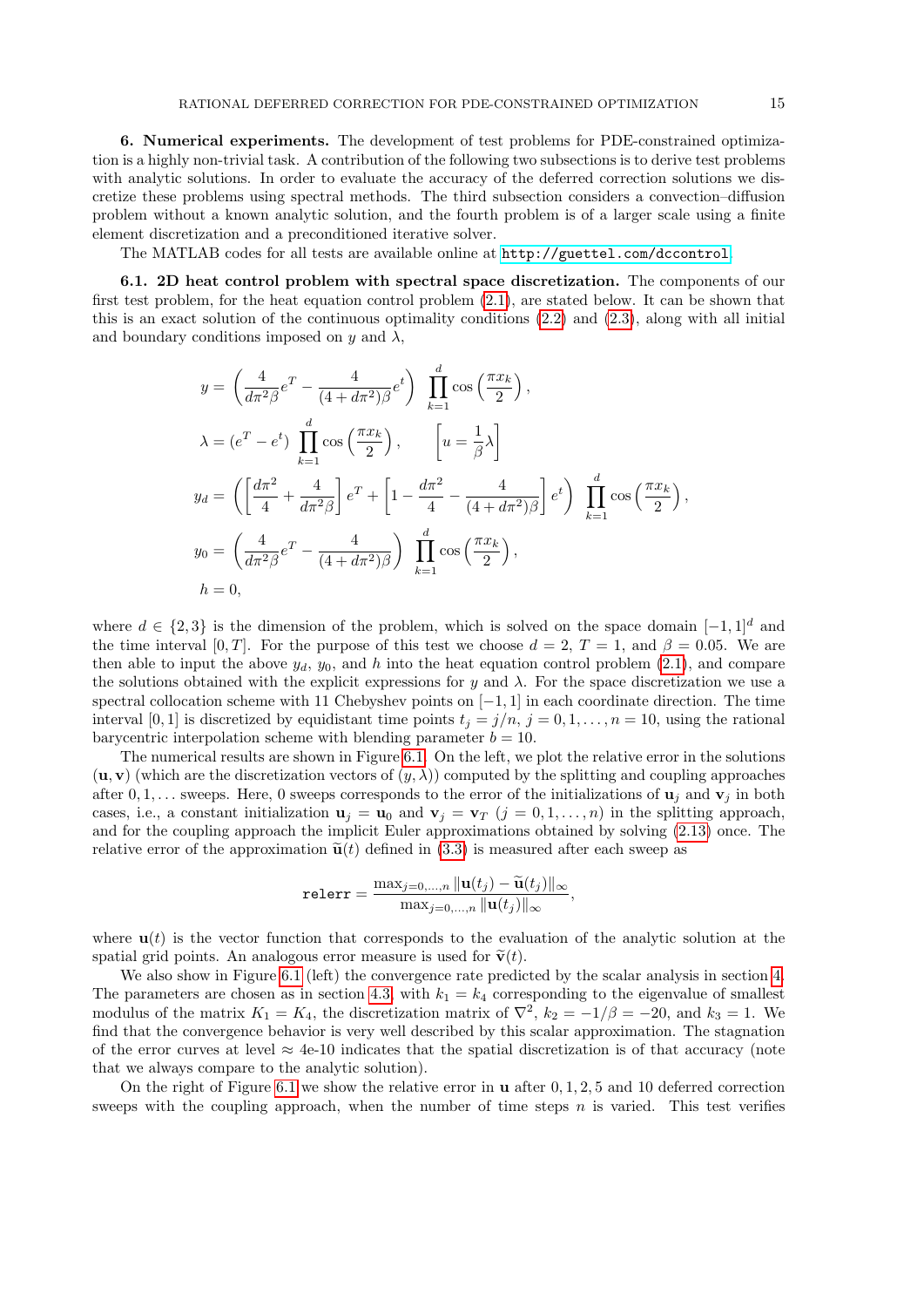<span id="page-16-0"></span>

Fig. 6.1: Convergence of deferred correction methods for a 2D heat control problem with analytic solution, discretized by a spectral method. Left: The problem is solved using the splitting and coupling approach with  $n = 10$  time steps. Right: Relative error in **u** achieved by the coupling approach after  $0, 1, 2, 5, 10$  sweeps, respectively, when the number of time steps n is varied. The dashed curves indicate algebraic convergence of order 1, 2, 3, 6, 11, respectively.

numerically that  $\ell$  sweeps of the coupling deferred correction scheme yield the accuracy of an  $(\ell+1)$ -th order time-stepping scheme; i.e., relerr  $\approx C/n^{\ell+1}$  for some constant C. This is remarkable as these high accuracies are obtained merely by running the first-order implicit Euler scheme  $\ell + 1$  times.

Additional information is given in Table [6.1.](#page-16-0) For example, we can read off this table that with only one deferred correction sweep over  $n = 10$  time steps we can achieve a relative error of 6.29e-4 in **u**, whereas the plain implicit Euler discretization requires  $n = 160$  time steps to achieve a comparable accuracy of 7.36e-4. The table gives evidence of how deferred correction can significantly reduce memory requirements and solution time (using MATLAB's backslash in all cases) due to the smaller number  $n$ of time steps required for a desired accuracy.

6.2. 2D Stokes control problem with spectral space discretization. Our second test problem relates to the Stokes control problem [\(2.6\)](#page-3-2). We can verify that the functions and vector fields stated for  $\vec{y}, p, \vec{\lambda}, \mu$  satisfy the optimality conditions  $(2.7)$ – $(2.10)$  (along with associated initial/boundary conditions) with  $\vec{y}_d, \vec{z}, \vec{y}_0, \vec{h}$  as presented:

$$
\vec{y} = \left[ (c_1 + c_2 e^t) \sin^2(\pi x_1) \sin(2\pi x_2), - (c_1 + c_2 e^t) \sin(2\pi x_1) \sin^2(\pi x_2) \right]^+,
$$
\n
$$
p = -\pi (c_1 + c_2 e^t) \sin(2\pi x_1) \sin(2\pi x_2) + \text{constant},
$$
\n
$$
\vec{\lambda} = \left[ -(e^T - e^t) \sin^2(\pi x_1) \sin(2\pi x_2), (e^T - e^t) \sin(2\pi x_1) \sin^2(\pi x_2) \right]^{\top}, \qquad \left[ \vec{u} = \frac{1}{\beta} \vec{\lambda} \right]
$$
\n
$$
\mu = x_1 + x_2 + \text{constant},
$$
\n
$$
\vec{y}_d = \left[ 1 + \left( -e^t + (c_1 + c_2 e^t) \right) \sin^2(\pi x_1) \sin(2\pi x_2) + 2\pi^2 (e^T - e^t) \left( 1 - 4 \sin^2(\pi x_1) \right) \sin(2\pi x_2),
$$
\n
$$
1 + \left( e^t - (c_1 + c_2 e^t) \right) \sin(2\pi x_1) \sin^2(\pi x_2) + 2\pi^2 (e^T - e^t) \sin(2\pi x_1) \left( 4 \sin^2(\pi x_2) - 1 \right) \right]^{\top},
$$
\n
$$
\vec{z} = \left[ -4\pi^2 (c_1 + c_2 e^t) \cos(2\pi x_1) \sin(2\pi x_2), 0 \right]^{\top},
$$
\n
$$
\vec{y}_0 = \left[ (c_1 + c_2) \sin^2(\pi x_1) \sin(2\pi x_2), - (c_1 + c_2) \sin(2\pi x_1) \sin^2(\pi x_2) \right]^{\top},
$$
\n
$$
\vec{h} = \left[ 0, 0 \right]^{\top},
$$

with  $c_1 = -e^T/(4\pi^2\beta)$  and  $c_2 = 1/((1+4\pi^2)\beta)$ . The regularization parameter is chosen as  $\beta = 0.01$ .

The problem is solved over the time interval  $[0, T = 1]$  on the spatial domain  $[-1, 1]^2$  discretized using a spectral collocation scheme with 21 Chebyshev points in each coordinate direction. The numer-ical results are shown in Figure [6.2.](#page-17-0) The left plot shows the relative error in the solution vectors  $(\mathbf{u}, \mathbf{v})$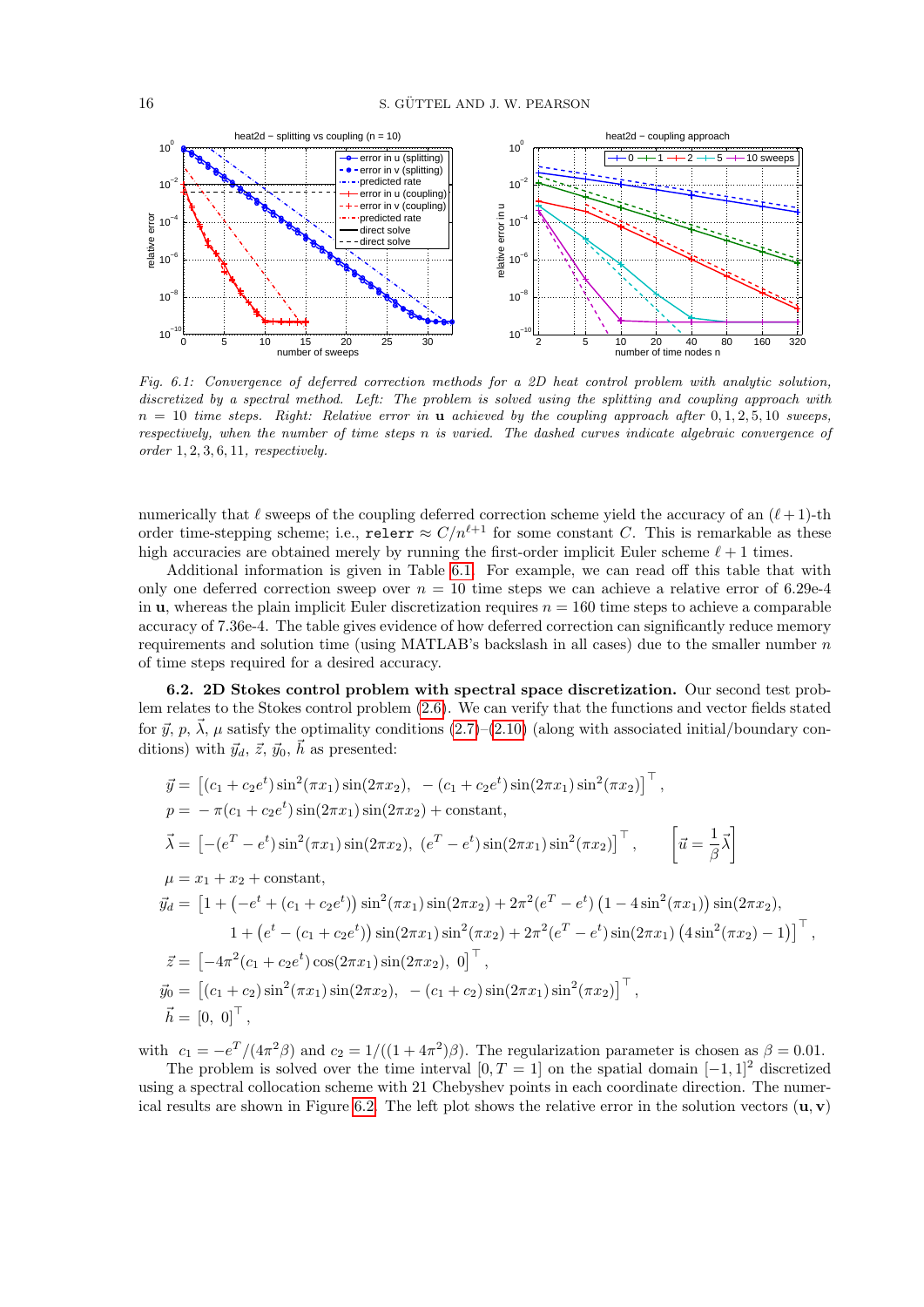<span id="page-17-0"></span>Table 6.1: Accuracies, memory requirements, and timings for the 2D heat control problem without (top) and with (bottom) deferred correction.

| time steps $n$ | relerr in u | relerr in v | system size | memory (MB) | solution time (ms) |  |  |  |
|----------------|-------------|-------------|-------------|-------------|--------------------|--|--|--|
| 2              | $4.68e-02$  | $3.04e-02$  | 486         | 0.1         | 3                  |  |  |  |
| 5              | $2.14e-02$  | $9.90e-03$  | 972         | 0.3         | 13                 |  |  |  |
| 10             | $1.12e-02$  | $4.38e-03$  | 1782        | 0.5         | 26                 |  |  |  |
| 20             | $5.75e-03$  | $2.02e-03$  | 3402        | 1.0         | 52                 |  |  |  |
| 40             | $2.91e-03$  | $9.61e-04$  | 6,642       | 2.1         | 108                |  |  |  |
| 80             | $1.47e-03$  | $4.68e-04$  | 13,122      | 4.2         | 228                |  |  |  |
| 160            | 7.36e-04    | $2.31e-04$  | 26,082      | 8.3         | 452                |  |  |  |
| 320            | $3.69e-04$  | $1.15e-04$  | 52,002      | 16.6        | 900                |  |  |  |
| $\infty$       | $4.55e-10$  | $4.24e-10$  |             |             |                    |  |  |  |

direct solution via MATLAB backslash (i.e., 0 sweeps)

coupling approach with  $n = 10$  time steps

<span id="page-17-1"></span>

| sweeps         | relerr in u | relerr in v | system size | memory (MB) | solution time (ms) |
|----------------|-------------|-------------|-------------|-------------|--------------------|
| $\Omega$       | $1.12e-02$  | $4.38e-03$  | 1,782       | 0.5         | 26                 |
|                | $6.29e-04$  | 7.58e-04    | 1,782       | 0.5         | 55                 |
| $\overline{2}$ | $6.05e-05$  | $7.94e-05$  | 1,782       | 0.5         | 83                 |
| 3              | $5.99e-06$  | $1.02e-05$  | 1,782       | 0.5         | 110                |
| 4              | $2.16e-06$  | $2.05e-06$  | 1,782       | 0.5         | 139                |
| 5              | 5.84e-07    | $2.24e-07$  | 1,782       | 0.5         | 167                |

after each sweep, with the time interval being discretized by  $n = 20$  time steps. When computing these relative errors we have only taken into account the components of  $(\mathbf{u}, \mathbf{v})$  which correspond to  $(\vec{y}, \lambda)$ . The remaining components correspond to the functions  $(p, \mu)$  which are only determined up to additive constants. In the right plot of Figure [6.2](#page-17-0) we show the relative error in **u** after  $\ell = 0, 1, 2, 5$  and 10 deferred correction sweeps with the coupling approach, when the number of time steps  $n$  is varied. We find that the accuracy monotonically improves as  $n$  is increased and more sweeps are being performed. In contrast to the heat equation example, however, the accuracy does not improve algebraically with  $(\ell+1)$ -th order in *n*.

Table [6.2](#page-17-1) gives some additional information about the coupling deferred correction method compared to the plain implicit Euler solution. Similarly to the heat equation example we find that only one deferred correction sweep improves the solution accuracy significantly without the need of an increased number of time steps  $n$ . The benefit is a much reduced system size, memory requirement, and solution time (again using MATLAB's backslash in all cases).

6.3. A convection–diffusion problem. We now consider a 2D control problem with

$$
\mathcal{D} = \frac{\partial}{\partial t} - \nu \nabla^2 + \mathbf{w} \cdot \nabla.
$$

Although we do not have an analytic solution for this problem, we can use as a measure of convergence the contraction of the residuals  $\mathbf{r}_u$  and  $\mathbf{r}_v$  defined in [\(3.6\)](#page-6-6)–[\(3.7\)](#page-6-9). On the top of Figure [6.3](#page-18-0) we show plots of the residual norm for each of 20 deferred correction sweeps. Below we show plots for the state variable y and the adjoint variable  $\lambda$ . We use a 20-point spectral method in two spatial dimensions, the time domain is chosen as  $[0, T = 1]$ , and we select  $\nu = 0.01$  and  $y_d = te^{x_1+x_2} \sin(\pi x_1) \sin(\pi x_2)$ . The two experiments shown in Figure [6.3](#page-18-0) involve different values of the regularization parameter  $\beta$  and wind vector w.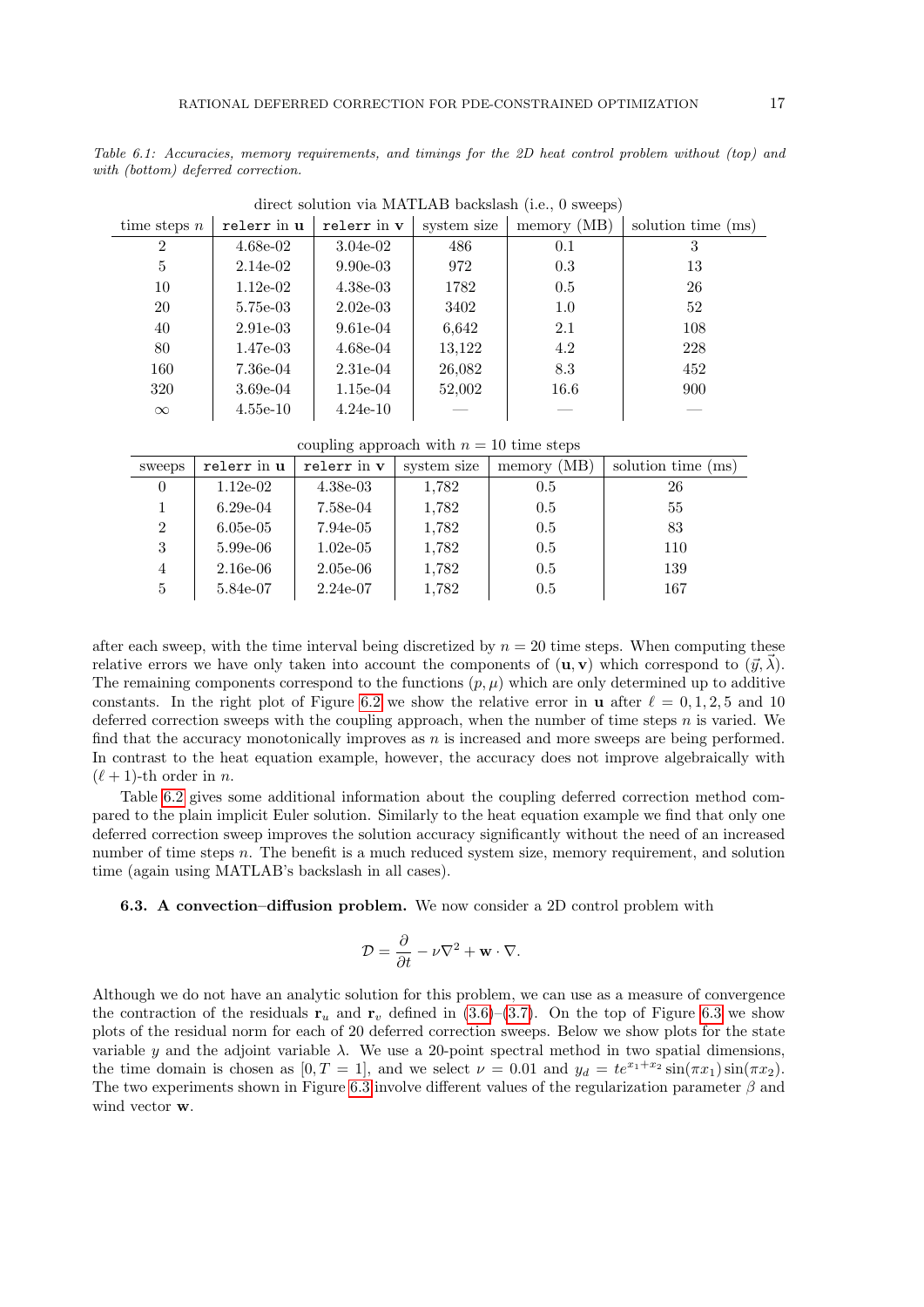<span id="page-18-0"></span>

Fig. 6.2: Convergence of the coupling deferred correction method for a 2D Stokes control problem with analytic solution, discretized by a spectral method. Left: Error dependent on the number of sweeps with a fixed time discretization  $(n = 20)$ . Right: Convergence of the **u** component with a fixed number of sweeps over a varying number of time steps n.

Table 6.2: Accuracies, memory requirements, and timings for the 2D Stokes control problem without (top) and with (bottom) deferred correction.

| time steps $n$ | relerr in u | relerr in v | system size | memory (MB) | solution time (s) |
|----------------|-------------|-------------|-------------|-------------|-------------------|
| $\overline{2}$ | $7.78e-03$  | $5.08e-03$  | 7,932       | 5.0         | 0.7               |
| $\frac{5}{2}$  | $4.17e-03$  | $2.31e-03$  | 15,864      | 12.3        | 2.5               |
| 10             | $2.24e-03$  | $1.21e-03$  | 29,084      | 24.5        | 4.9               |
| 20             | $1.17e-03$  | $6.26e-04$  | 55,524      | 48.9        | 9.9               |
| 40             | $6.01e-04$  | $3.20e-04$  | 108,404     | 97.6        | 54.4              |
|                |             |             |             |             |                   |

direct solution via MATLAB backslash (i.e., 0 sweeps)

coupling approach with  $n=20$  time steps

| sweeps | relerr in u | relerr in v | system size | (MB)<br>memory | solution time (s) |
|--------|-------------|-------------|-------------|----------------|-------------------|
|        | $1.17e-03$  | $6.26e-04$  | 55,524      | 48.9           | 9.9               |
|        | $1.20e-0.4$ | $1.37e-04$  | 55,524      | 48.9           | 19.8              |
| 2      | $3.93e-05$  | $2.28e-0.5$ | 55,524      | 48.9           | 29.8              |
| 5      | $5.70e-06$  | $3.40e-06$  | 55.524      | 48.9           | 59.6              |
| 10     | $2.50e-07$  | 5.75e-07    | 55,524      | 48.9           | 108.4             |

6.4. 2D heat control problem with finite elements. So far we have considered numerical experiments involving spectral discretization in space. A more widely used approach, however, is to apply a finite element discretization in space, and this experiment tests our coupling deferred correction method in this context. Let us consider the matrix system [\(2.13\)](#page-5-0) for the heat equation control problem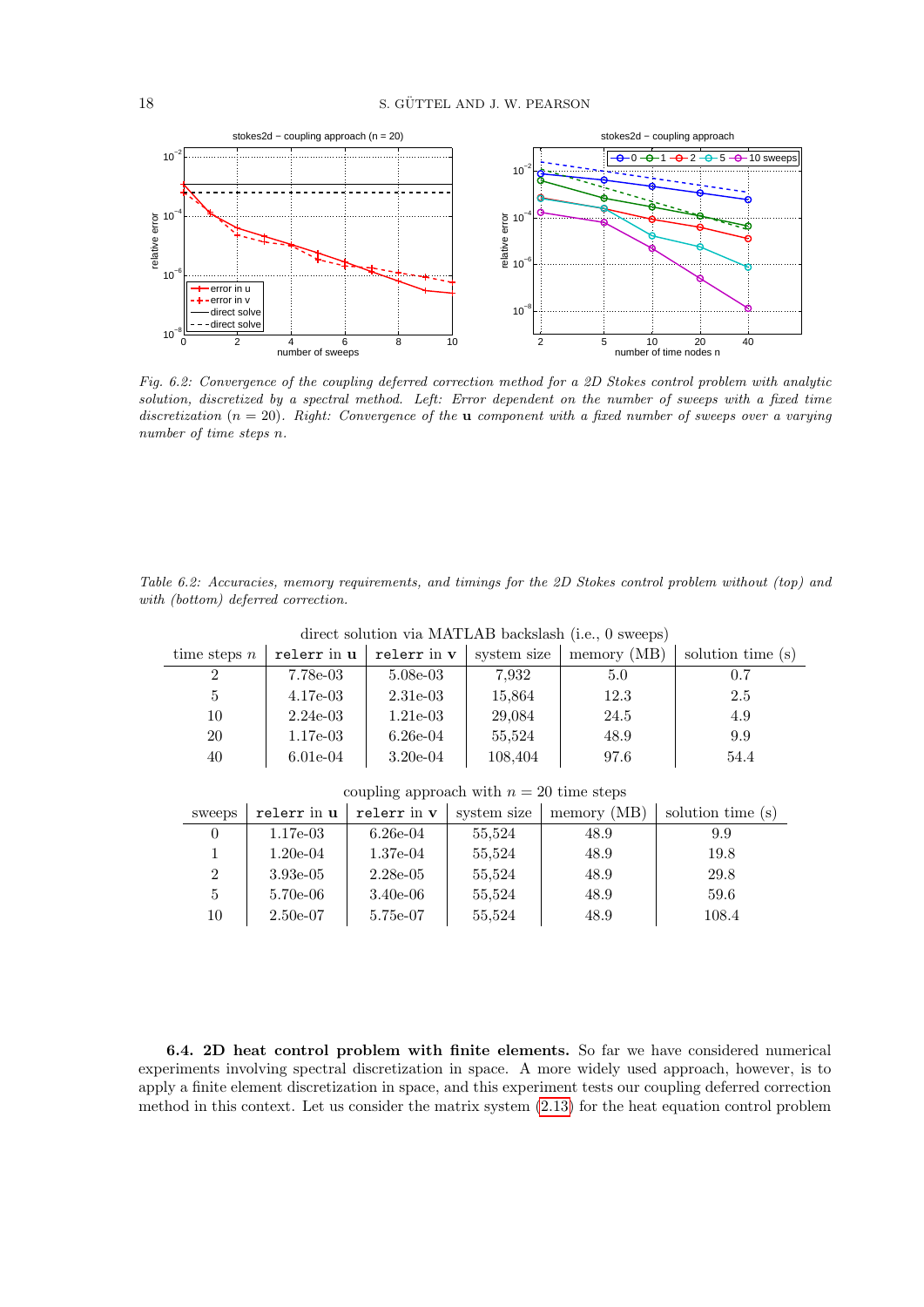

Fig. 6.3: Top: Residual norms after each deferred correction sweep for a 2D convection–diffusion control problem, discretized by a spectral method. Middle: Plots of the state  $y(t)$  at time  $t = 0.5$ . Bottom: Plots of the adjoint  $\lambda(t)$  at time  $t = 0.5$ . For each experiment,  $y_d = te^{x_1+x_2} \sin(\pi x_1) \sin(\pi x_2)$ ,  $\nu = 0.01$ ,  $T = 1$ , and zero initial and boundary conditions are taken. For the left plots, the wind vector is  $\mathbf{w} = [\frac{1}{\sqrt{2}}, \frac{1}{\sqrt{2}}]^\top$  and the regularization parameter is  $\beta = 10^{-2}$ ; for the right plots,  $\mathbf{w} = [-1, 0]^\top$  and  $\beta = 10^{-4}$ .

 $(2.2)$ – $(2.3)$  using a finite element discretization. The relevant blocks of **A** are given as follows:

$$
\mathcal{M}_u = \mathcal{M}_v = \begin{bmatrix} M & & & & \\ -M & M & & & \\ & \ddots & \ddots & & \\ & & -M & M & \\ & & & -M & M \end{bmatrix},
$$
\n
$$
\mathcal{K}_{1,\tau} = \text{blkdiag}(O, -\tau K, ..., -\tau K, -\tau K), \qquad \qquad \mathcal{K}_{2,\tau} = \text{blkdiag}\left(O, -\frac{\tau}{\beta} M, ..., -\frac{\tau}{\beta} M, -\frac{\tau}{\beta} M\right),
$$
\n
$$
\mathcal{K}_{3,\tau} = \text{blkdiag}(\tau M, \tau M, ..., \tau M, O), \qquad \qquad \mathcal{K}_{4,\tau} = \text{blkdiag}(-\tau K, -\tau K, ..., -\tau K, O),
$$

<span id="page-19-0"></span>where M and K denote finite element mass and stiffness matrices, respectively, and  $\tau$  is the constant time step. The right-hand side incorporates boundary/initial conditions and the desired state  $y_d$  [\[28,](#page-22-11) [40\]](#page-22-22).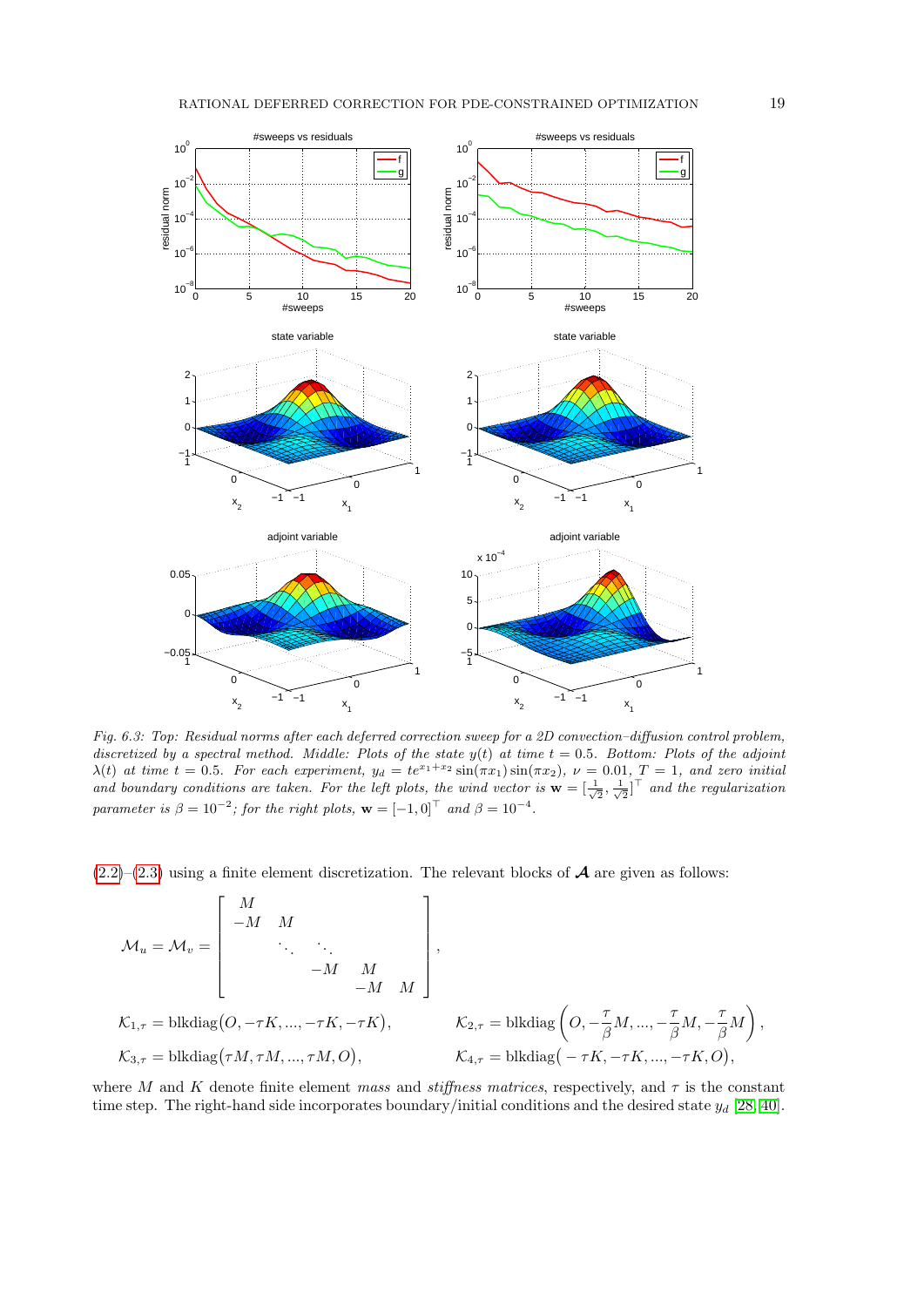<span id="page-20-1"></span>The matrix system [\(2.13\)](#page-5-0) is of extremely large dimension, even for very coarse finite element discretizations in space. In order to solve this system efficiently, it is necessary to employ preconditioned iterative methods. Fortunately, because the matrix [\(2.13\)](#page-5-0) is similar to that used for previously developed solvers which do not incorporate deferred correction, we can apply existing preconditioning techniques. In this case of heat equation control, we follow a similar strategy as in [\[28,](#page-22-11) [29\]](#page-22-23) by constructing a saddle point preconditioner

$$
\boldsymbol{\mathcal{P}} = \left[ \begin{array}{cc} \widehat{\mathcal{K}}_{3,\tau} & 0 \\ 0 & \widehat{S} \end{array} \right],
$$

where  $\widehat{K}_{3,\tau}$  and  $\widehat{S}$  denote (invertible) approximations of  $\mathcal{K}_{3,\tau}$  and the *approximate Schur complement*<sup>[1](#page-19-0)</sup>

$$
\widetilde{S} := -\mathcal{K}_{2,\tau} + \left(\mathcal{M}_u - \mathcal{K}_{1,\tau}\right) \widehat{\mathcal{K}}_{3,\tau}^{-1} \left(\mathcal{M}_v^{\top} - \mathcal{K}_{4,\tau}\right).
$$

To construct an invertible matrix  $\mathcal{K}_{3,\tau}$ , we 'perturb'  $\mathcal{K}_{3,\tau}$  and take  $\mathcal{K}_{3,\tau} := \text{blkdiag}(\tau M, \tau M, ..., \tau M, \gamma \tau M),$ for a small parameter  $\gamma$  of our choosing (we use  $\gamma = 10^{-6}$  for our experiments). We now approximate  $\tilde{S}$  using a 'matching strategy' (as in [\[28\]](#page-22-11)) to arrive at

$$
\widehat{S} := \big(\mathcal{M}_u - \mathcal{K}_{1,\tau} + \widehat{\mathcal{M}}\big)\widehat{\mathcal{K}}_{3,\tau}^{-1} \big(\mathcal{M}_v^{\top} - \mathcal{K}_{4,\tau} + \widehat{\mathcal{M}}\big),
$$

<span id="page-20-2"></span>where  $\widehat{\mathcal{M}}$  is chosen so that additional (outer) term  $\widehat{\mathcal{M}}\widehat{\mathcal{K}}_{3,\tau}^{-1}\widehat{\mathcal{M}}$  'matches' the term  $-\mathcal{K}_{2,\tau}$  in  $\widetilde{S}$ . This is achieved by selecting  $\widehat{\mathcal{M}} := \text{blkdiag}\left(O, \frac{\tau}{\sqrt{\beta}}M, ..., \frac{\tau}{\sqrt{\beta}}M, \tau\sqrt{\frac{\gamma}{\beta}}M\right)$ .

For our experiments, we consider the heat control test problem from section [6.1,](#page-14-1) but now on an L-shaped domain and for the time interval  $[0, T = 5]$ . We discretize in space using piecewise quadratic (Q2) finite elements. We solve the relevant matrix system with a preconditioned GMRES [\[35\]](#page-22-24) method using the Incompressible Flow and Iterative Solver Software (Ifiss) [\[8,](#page-21-12) [36\]](#page-22-25). Within the preconditioner we apply Chebyshev semi-iteration [\[12,](#page-21-13) [13\]](#page-21-14) to approximately invert mass matrices, and the Aggregation-Based Algebraic Multigrid (AGMG) software [\[22,](#page-22-26) [23,](#page-22-27) [24,](#page-22-28) [25\]](#page-22-29) for sums of stiffness and mass matrices. (For other PDE-constrained optimization problems one will need to incorporate different preconditioners.)

Figure [6.4](#page-20-1) shows the convergence of our coupling deferred correction method when the regularization parameter is chosen as  $\beta = 10^{-2}$ , along with the solution obtained for the state variable. Table [6.3](#page-20-2) compares the achievable accuracy without and with deferred correction sweeps for a range of mesh parameters h. We observe in the upper table that the accuracy is limited by the time discretization, as a decrease in h does not result in a more accurate solution. In such cases, our deferred correction approach is very attractive. For example, when  $h = 2e - 2$  and  $n = 20$  time steps are taken, then only 4 deferred correction sweeps can improve the accuracy from 1.43e-2 to 2.67e-4. Extrapolating the accuracies in Table [6.3,](#page-20-2) we estimate that plain implicit Euler would require approximately  $n = 950$  time steps to achieve a similar accuracy. This would be prohibitive.

We further observe in Table [6.3](#page-20-2) that increasing the number of time steps  $n$  decreases the number of deferred correction iterations required until stagnation. We consider the method to have stagnated if the accuracy of the solution u does not exceed by a factor of 1.1 the best accuracy achieved within the first 60 sweeps. It is natural that an increase in n will make each deferred correction sweep become "more accurate" and thereby reduce the number of sweeps required until stagnation. On the other hand, the dimension of the matrix systems to be solved increases linearly with  $n$  and it is advisable to choose n merely depending on accuracy requirements. Decreasing the mesh parameter h also results in larger linear systems, but is only worthwhile when deferred correction is used to improve the accuracy in time.

<span id="page-20-0"></span>Table [6.4](#page-21-15) shows the average number of GMRES iterations required to solve the matrix systems with **A** to a relative residual tolerance of  $10^{-6}$ , averaged over the first ten deferred correction sweeps,

<sup>&</sup>lt;sup>1</sup>The exact Schur complement of **A** does not exist in this case, due to the non-invertibility of  $K_{3,7}$ ; we therefore instead consider  $\tilde{S}$  by incorporating our approximation  $\hat{K}_{3,\tau}$  of  $\hat{K}_{3,\tau}$ . See [\[3\]](#page-21-16) for a comprehensive review of numerical methods for saddle point systems.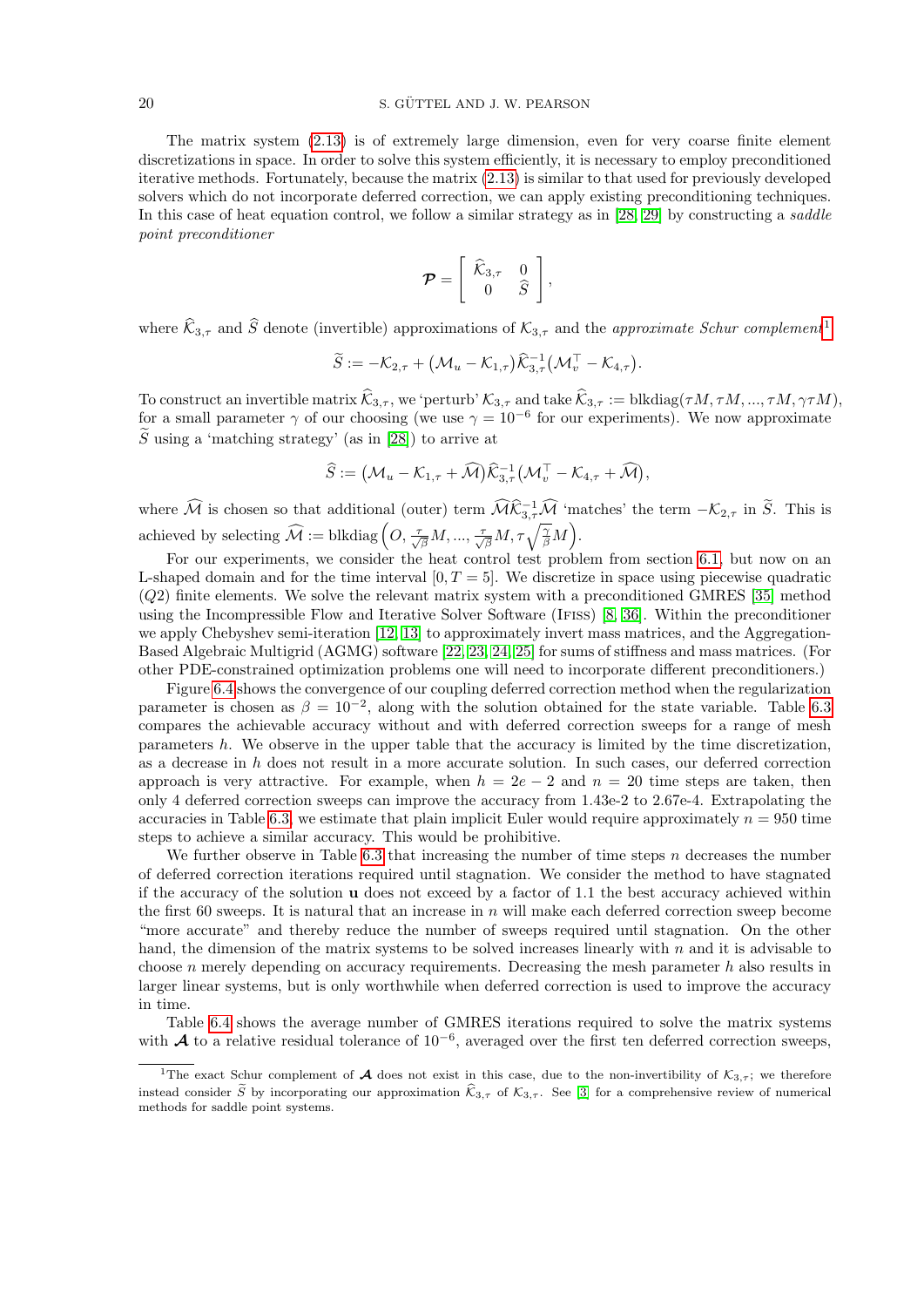<span id="page-21-15"></span>

Fig. 6.4: Convergence of deferred correction method for a 2D heat control problem with analytic solution, discretized using Q2 finite elements on an L-shaped domain. Left: The problem is solved using the coupling approach with  $n = 20$  time steps. Right: A plot of the solution  $y(t)$  at time  $t = 3$ . The finite element mesh with parameter  $h = 2^{-3}$  is also shown.

Table 6.3: Achievable accuracies for the 2D heat equation with (top) and without (bottom) deferred correction. The problem is posed on an L-shaped domain discretized with finite elements depending on the mesh parameter h and the number of time steps n.

| grid parameter $h$ | $n=10$     | $n=15$       | $n=20$     | $n=25$       |
|--------------------|------------|--------------|------------|--------------|
| $2e-2$             | 2.9123e-02 | 1.9340e-02   | 1.4285e-02 | 1.1245e-02   |
| $2e-3$             | 2.9074e-02 | 1.9293e-02   | 1.4241e-02 | $1.1203e-02$ |
| $2e-4$             | 2.9071e-02 | $1.9290e-02$ | 1.4238e-02 | $1.1201e-02$ |
| $2e-5$             | 2.9071e-02 | 1.9290e-02   | 1.4238e-02 | 1.1200e-02   |

implicit Euler accuracy for u (i.e., 0 sweeps)

<span id="page-21-1"></span>stagnation accuracy for u with the coupling approach (number of sweeps in brackets)

<span id="page-21-16"></span><span id="page-21-7"></span><span id="page-21-4"></span><span id="page-21-3"></span>

| grid parameter $h$ | $n=10$            | $n=15$                            | $n=20$           | $n=25$            |
|--------------------|-------------------|-----------------------------------|------------------|-------------------|
| $2e-2$             | $3.1194e-04(10)$  | $2.7623e-04(5)$                   | $2.6719e-04(4)$  | $2.8705e-04(3)$   |
| $2e-3$             | $1.9819e-05(31)$  | $2.2406e-05(16)$                  | $2.0833e-05(10)$ | $2.1649e-05(7)$   |
| $2e-4$             | 1.4231e-06 $(45)$ | 1.5591e-06 (26)   1.4830e-06 (18) |                  | $1.3932e-06$ (13) |
| $2e-5$             | $1.4619e-07(51)$  | 1.0604e-07 (38)   9.3860e-08 (26) |                  | $9.1240e-08(19)$  |

<span id="page-21-12"></span><span id="page-21-8"></span><span id="page-21-2"></span>for a range of h and  $\beta$  values. The robustness of the linear solver matches the observations in [\[28,](#page-22-11) [29\]](#page-22-23), and we highlight that the computational cost per iteration scales linearly with the system size, i.e., we have employed an optimal solver.

<span id="page-21-11"></span><span id="page-21-9"></span><span id="page-21-5"></span>The performance of the deferred correction scheme, as well as that of the inner iterative solver, leads us to conclude that the method presented here can readily be applied within existing finite element schemes for PDE-constrained optimization problems with minor code changes. The resulting combination has the proven potential to give highly accurate solutions within a small number of deferred correction iterations and with low memory consumption.

<span id="page-21-14"></span><span id="page-21-13"></span><span id="page-21-10"></span><span id="page-21-6"></span><span id="page-21-0"></span>7. Concluding remarks. We have presented a rational deferred correction framework for solving time-dependent PDE-constrained optimization problems. This framework enabled us to solve a range of such problems to much higher accuracy than conventional discretize-in-time-and-solve schemes. The reduced number of required time steps resulted in much smaller matrix systems to be solved, and fewer solution vectors to be stored. Our deferred correction approach is beneficial in particular when the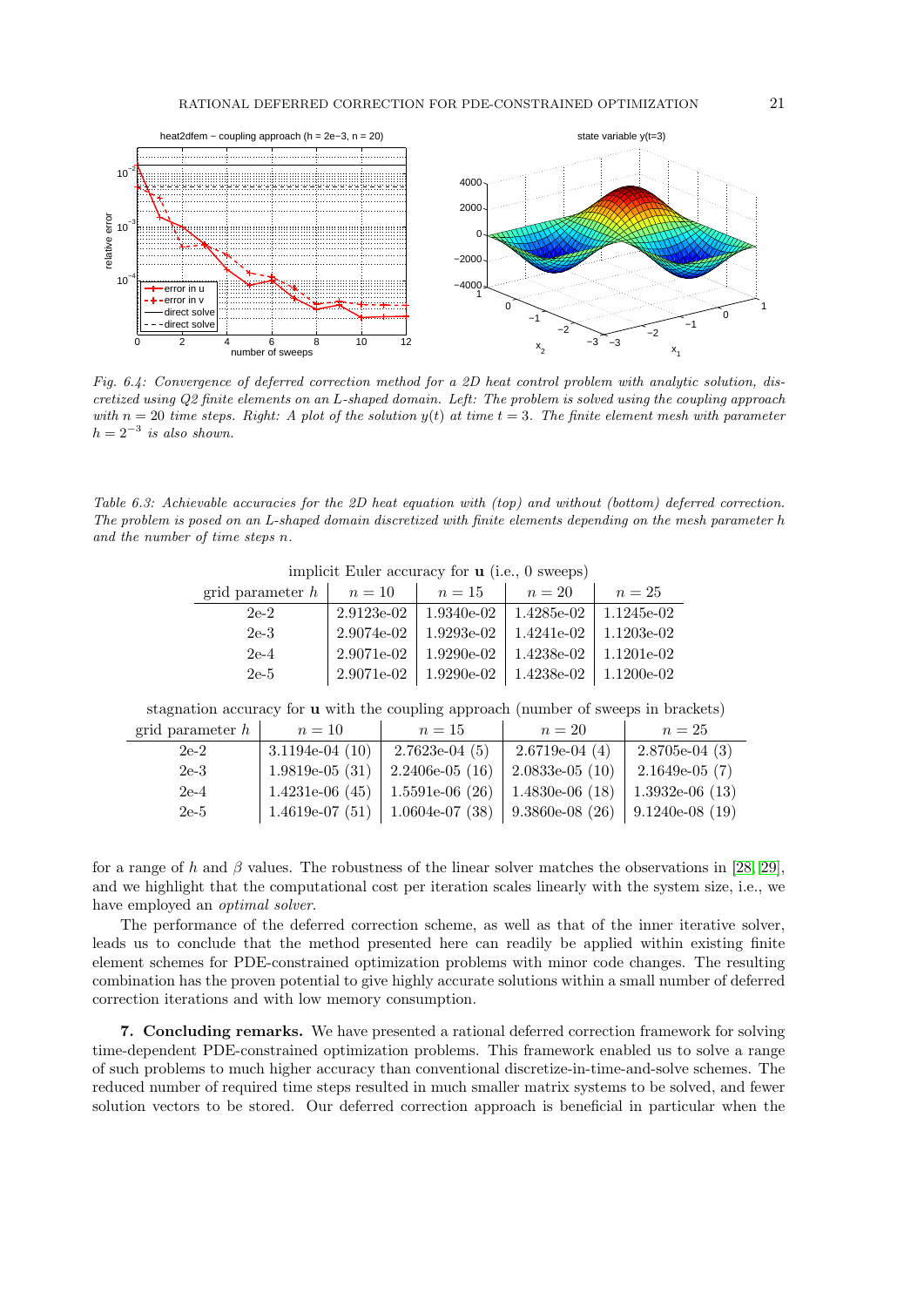### 22 S. GÜTTEL AND J. W. PEARSON

<span id="page-22-17"></span><span id="page-22-8"></span><span id="page-22-0"></span>Table 6.4: Matrix system size for a 2D heat equation example on an L-shaped domain, for different values of the grid parameter h, and the average number of GMRES iterations required to reduce the residual norm by a  $factor of 10^{-6}.$ 

<span id="page-22-27"></span><span id="page-22-26"></span><span id="page-22-7"></span><span id="page-22-6"></span>

|                    |             | regularization parameter $\beta$ |      |      |           |           |           |           |           |           |
|--------------------|-------------|----------------------------------|------|------|-----------|-----------|-----------|-----------|-----------|-----------|
| grid parameter $h$ | system size | 10 <sup>2</sup>                  | 10   |      | $10^{-1}$ | $10^{-2}$ | $10^{-3}$ | $10^{-4}$ | $10^{-5}$ | $10^{-6}$ |
| $2e-2$             | 9.450       | 9.9                              | 10.4 | 12.8 | 15.1      | 14.6      | 14.3      | 13.9      | 12.0      | 10.1      |
| $2e-3$             | 34,986      | 9.3                              | 11.3 | 13.7 | 15.8      | 15.6      | 16.4      | 12.6      | 11.4      | 12.3      |
| $2e-4$             | 134.442     | 9.1                              |      | 13.7 | 16.0      | 15.0      | 15.8      | 12.8      | 11.9      | 11.9      |
| $2e-5$             | 526.890     | 9.2                              | 11.0 | 13.7 | 15.6      | 15.8      | 14.9      | 12.8      | 10.9      | 11.6      |
| $2e-6$             | 2,085,930   | 9.5                              |      | 14.4 | 16.4      | 14.6      | 14.9      | 12.8      | 10.9      | 11.0      |

coupling approach with  $n = 20$  time steps

<span id="page-22-29"></span><span id="page-22-28"></span><span id="page-22-10"></span><span id="page-22-9"></span>desired accuracy is limited by the time discretization. An important feature of our approach is that it can be implemented with minimal effort alongside existing linear system solvers and preconditioners.

<span id="page-22-23"></span><span id="page-22-18"></span><span id="page-22-11"></span>We believe there is much future research which may be spawned by this work. There would be great value in applying a similar approach to time-dependent problems governed by nonlinear PDEs, as well as optimization problems with additional box constraints on the state and/or control variables. While the splitting approach presented here has been found to be relatively inefficient for linear problems (compared to the coupling approach), it may well be attractive in the nonlinear case due to its simplicity. A detailed convergence analysis of deferred correction methods for coupled problems, beyond the scalar analysis we have offered, will also be a subject of future research.

<span id="page-22-24"></span><span id="page-22-21"></span><span id="page-22-20"></span><span id="page-22-5"></span><span id="page-22-4"></span>Acknowledgements. JWP gratefully acknowledges support from the Engineering and Physical Sciences Research Council (EPSRC) Fellowship EP/M018857/1.

#### **REFERENCES**

- <span id="page-22-25"></span><span id="page-22-12"></span>[1] S. R. Arridge. Optical tomography in medical imaging. Inverse Problems, 15:R41–R93, 1999.
- <span id="page-22-13"></span>[2] W. Barthel, C. John, and F. Tröltzsch. Optimal boundary control of a system of reaction diffusion equations. Zeitschrift für Angewandte Mathematik und Mechanik (ZAMM), 90:966-982, 2000.
- <span id="page-22-14"></span>[3] M. Benzi, G. H. Golub, and J. Liesen. Numerical solution of saddle point problems. Acta Numerica, 14:1–137, 2005. [4] A. Borzi and V. Schulz. Computational Optimization of Systems Governed by Partial Differential Equations. SIAM, 2012.
- <span id="page-22-22"></span>[5] I. Bouchouev and V. Isakov. Uniqueness, stability and numerical methods for the inverse problem that arises in financial markets. Inverse Problems, 15:R95–R116, 1999.
- <span id="page-22-15"></span>[6] M. Cheney, D. Isaacson, and J. C. Newell. Electrical impedance tomography. SIAM Review, 41:85–101, 1999.
- <span id="page-22-1"></span>[7] A. Dutt, L. Greengard, and V. Rokhlin. Spectral deferred correction methods for ordinary differential equations. BIT Numerical Mathematics, 40(2):241–266, 2000.
- <span id="page-22-2"></span>[8] H. C. Elman, A. Ramage, and D. J. Silvester. IFISS: a computational laboratory for investigating incompressible flow problems. SIAM Review, 56:261–273, 2014.
- [9] H. C. Elman, D. J. Silvester, and A. J. Wathen. Finite Elements and Fast Iterative Solvers: with Applications in Incompressible Fluid Dynamics. Oxford University Press, 2005.
- <span id="page-22-3"></span>[10] M. S. Floater and K. Hormann. Barycentric rational interpolation with no poles and high rates of approximation. Numerische Mathematik, 107:315–331, 2007.
- <span id="page-22-16"></span>[11] M. R. Garvie, P. K. Maini, and C. Trenchea. An efficient and robust numerical algorithm for estimating parameters in Turing systems. Journal of Computational Physics, 229:7058–7071, 2010.
- <span id="page-22-19"></span>[12] G. H. Golub and R. S. Varga. Chebyshev semi-iterative methods, successive over-relaxation iterative methods, and second order Richardson iterative methods, Part I. Numerische Mathematik, 3:147–156, 1961.
- [13] G. H. Golub and R. S. Varga. Chebyshev semi-iterative methods, successive over-relaxation iterative methods, and second order Richardson iterative methods, Part II. Numerische Mathematik, 3:157–168, 1961.
- [14] R. Griesse and S. Volkwein. A primal-dual active set strategy for optimal boundary control of a nonlinear reactiondiffusion system. SIAM Journal on Control and Optimization, 44:467–494, 2005.
- [15] M. Gunzberger. Perspectives in Flow Control and Optimization. SIAM, 2010.
- [16] S. Güttel and G. Klein. Convergence of linear barycentric rational interpolation for analytic functions. SIAM Journal on Numerical Analysis, 50(5):2560–2580, 2012.